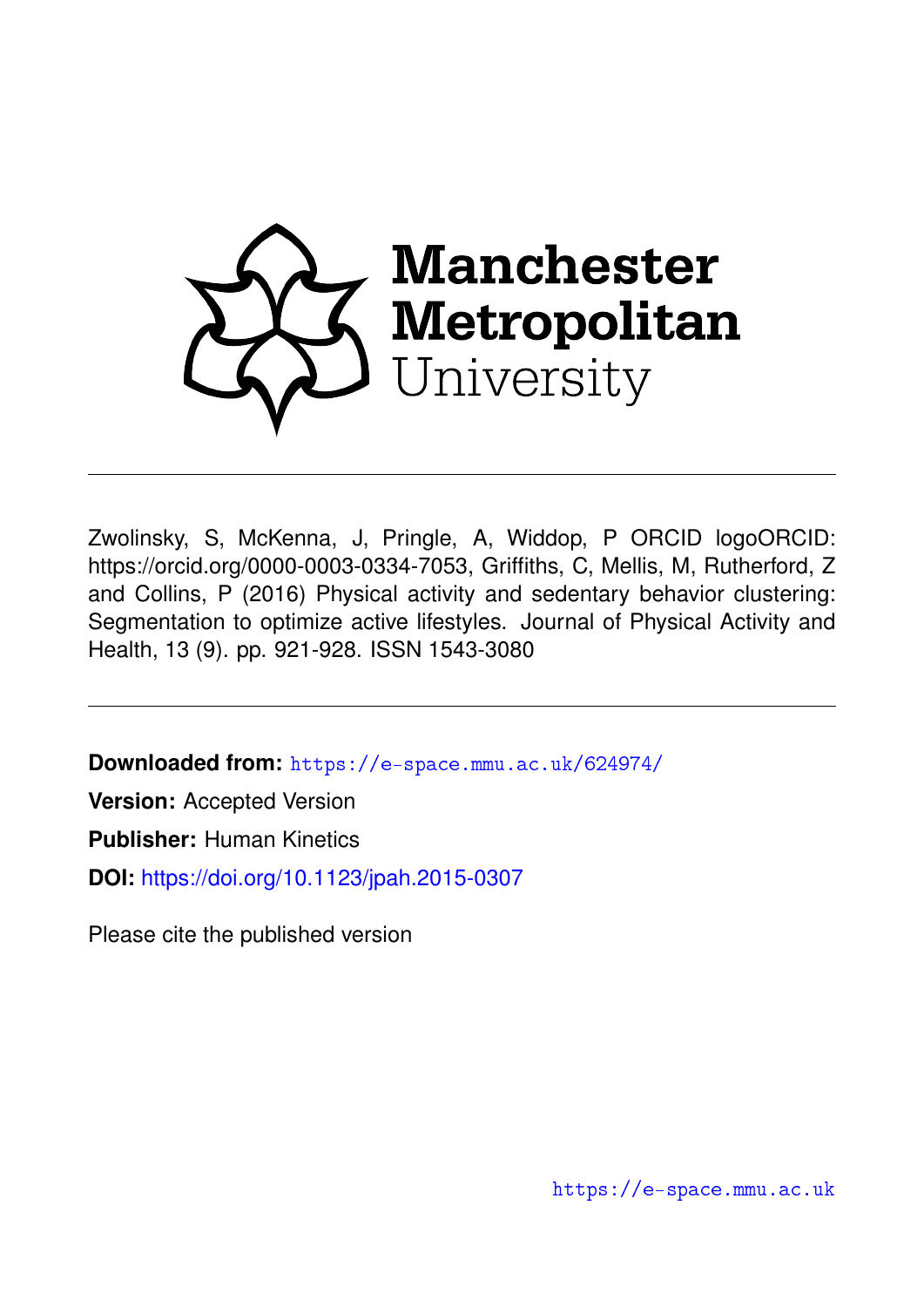See discussions, stats, and author profiles for this publication at: [https://www.researchgate.net/publication/302982746](https://www.researchgate.net/publication/302982746_Physical_Activity_and_Sedentary_Behavior_Clustering_Segmentation_to_Optimize_Active_Lifestyles?enrichId=rgreq-ba17087e6b4a18a7125e38d49941ef4e-XXX&enrichSource=Y292ZXJQYWdlOzMwMjk4Mjc0NjtBUzozNjI2NjYwMjg3NDg4MDFAMTQ2MzQ3NzcyNzg1OQ%3D%3D&el=1_x_2&_esc=publicationCoverPdf)

# [Physical Activity and Sedentary Behavior Clustering: Segmentation to](https://www.researchgate.net/publication/302982746_Physical_Activity_and_Sedentary_Behavior_Clustering_Segmentation_to_Optimize_Active_Lifestyles?enrichId=rgreq-ba17087e6b4a18a7125e38d49941ef4e-XXX&enrichSource=Y292ZXJQYWdlOzMwMjk4Mjc0NjtBUzozNjI2NjYwMjg3NDg4MDFAMTQ2MzQ3NzcyNzg1OQ%3D%3D&el=1_x_3&_esc=publicationCoverPdf) Optimize Active Lifestyles

**Article** in Journal of physical activity & health · May 2016 DOI: 10.1123/jpah.2015-0307

| <b>CITATIONS</b> |                                            | <b>READS</b> |                                  |  |  |  |
|------------------|--------------------------------------------|--------------|----------------------------------|--|--|--|
| $\overline{7}$   |                                            | 243          |                                  |  |  |  |
|                  | 8 authors, including:                      |              |                                  |  |  |  |
|                  | <b>Stephen Zwolinsky</b>                   |              | Jim McKenna                      |  |  |  |
|                  | West Yorkshire & Harrogate Cancer Alliance |              | Leeds Beckett University         |  |  |  |
|                  | 50 PUBLICATIONS 429 CITATIONS              |              | 241 PUBLICATIONS 3,570 CITATIONS |  |  |  |
|                  | <b>SEE PROFILE</b>                         |              | SEE PROFILE                      |  |  |  |
|                  | <b>Andy Pringle</b>                        | G            | Paul Widdop                      |  |  |  |
|                  | University of Derby                        |              | Leeds Beckett University         |  |  |  |
|                  | 88 PUBLICATIONS 468 CITATIONS              |              | 46 PUBLICATIONS 251 CITATIONS    |  |  |  |
|                  | <b>SEE PROFILE</b>                         |              | SEE PROFILE                      |  |  |  |
|                  |                                            |              |                                  |  |  |  |

#### **Some of the authors of this publication are also working on these related projects:**

**Project** 

Development of a modified version of Primary Rugby League (with the Rugby Football League) [View project](https://www.researchgate.net/project/Development-of-a-modified-version-of-Primary-Rugby-League-with-the-Rugby-Football-League?enrichId=rgreq-ba17087e6b4a18a7125e38d49941ef4e-XXX&enrichSource=Y292ZXJQYWdlOzMwMjk4Mjc0NjtBUzozNjI2NjYwMjg3NDg4MDFAMTQ2MzQ3NzcyNzg1OQ%3D%3D&el=1_x_9&_esc=publicationCoverPdf)

Physical Activity and Women: Reaching the 'Hard to Reach' (PhD) [View project](https://www.researchgate.net/project/Physical-Activity-and-Women-Reaching-the-Hard-to-Reach-PhD?enrichId=rgreq-ba17087e6b4a18a7125e38d49941ef4e-XXX&enrichSource=Y292ZXJQYWdlOzMwMjk4Mjc0NjtBUzozNjI2NjYwMjg3NDg4MDFAMTQ2MzQ3NzcyNzg1OQ%3D%3D&el=1_x_9&_esc=publicationCoverPdf)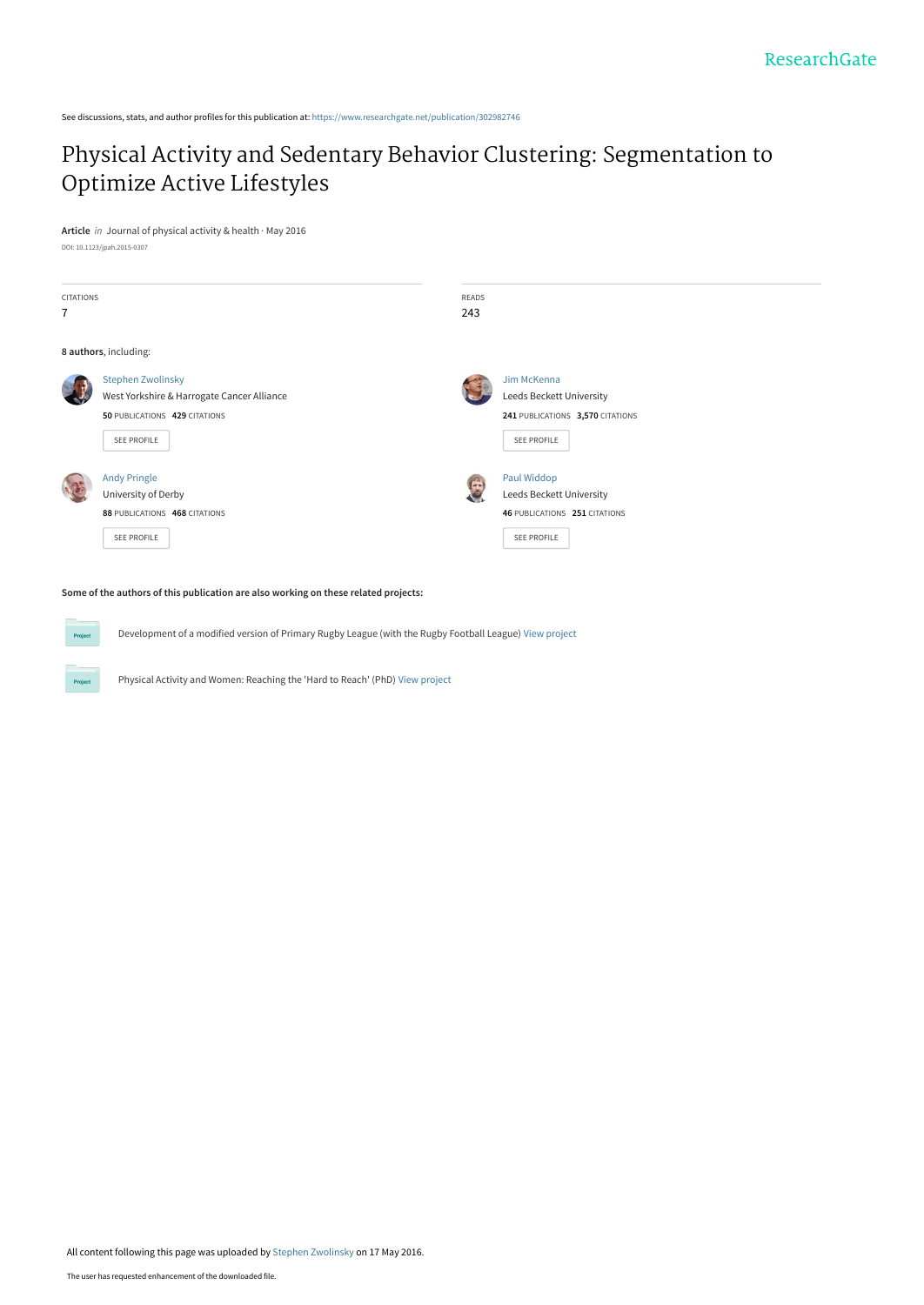*Note:* This article will be published in a forthcoming issue of the *Journal of Physical Activity & Health*. This article appears here in its accepted, peer-reviewed form, as it was provided by the submitting author. It has not been copy edited, proofed, or formatted by the publisher.

**Section:** Original Research

**Article Title:** Physical Activity and Sedentary Behaviour Clustering: Segmentation to Optimise Active Lifestyles

**Authors:** Stephen Zwolinsky, James McKenna, Andy Pringle, Paul Widdop, Claire Griffiths, Michelle Mellis, Zoe Rutherford, and Peter Collins

**Affiliations:** Centre for Active Lifestyles, Leeds Beckett University, Leeds, UK.

**Running Head:** Physical activity and sedentary behaviour clustering

**Journal:** *Journal of Physical Activity & Health*

**Acceptance Date:** March 12, 2016

©2016 Human Kinetics, Inc.

**DOI**:<http://dx.doi.org/10.1123/jpah.2015-0307>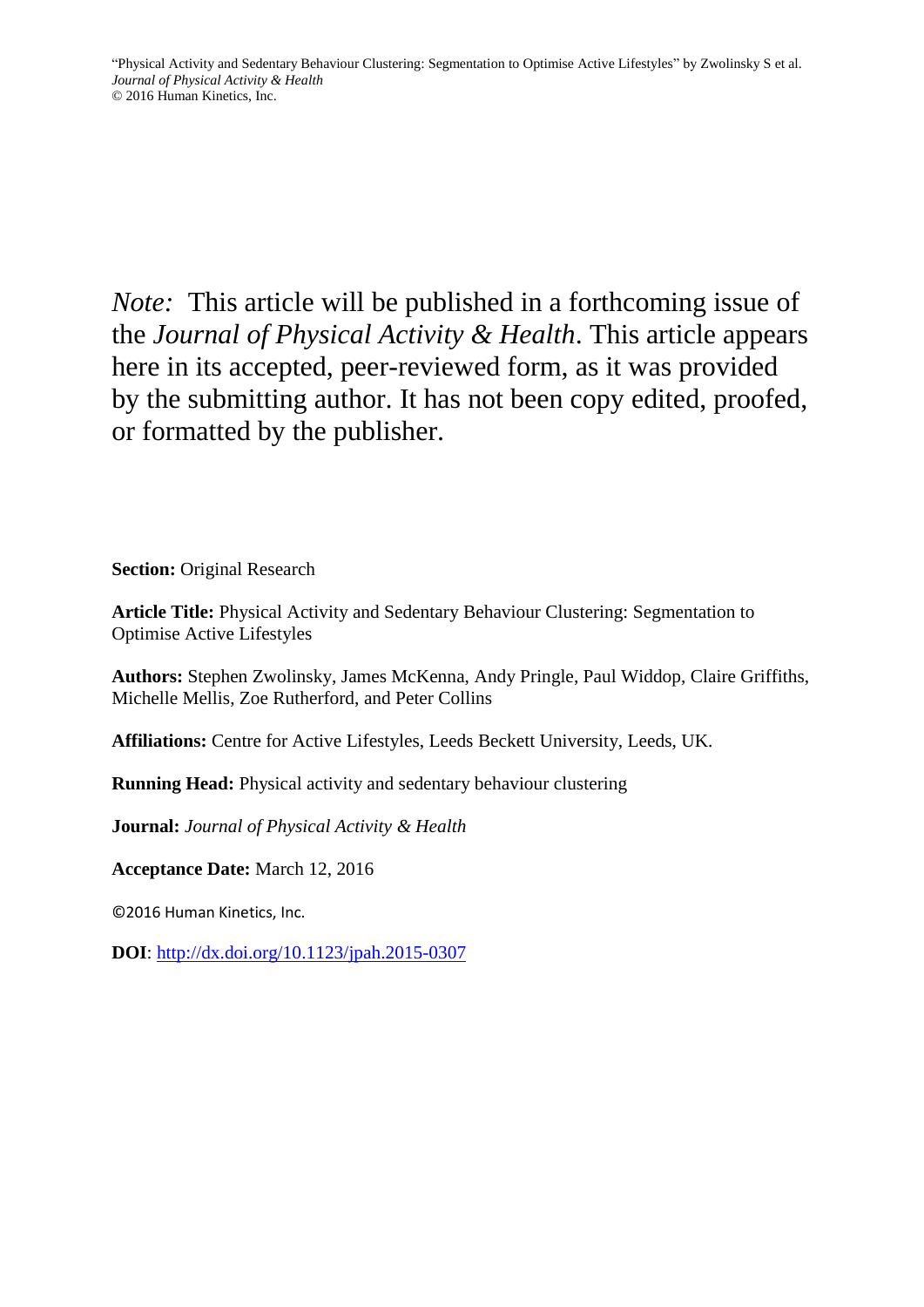#### **ABSTRACT**

**Background:** Increasingly the health impacts of physical inactivity are being distinguished from those of sedentary behaviour. Nevertheless, deleterious health prognoses occur when these behaviours combine, making it a Public Health priority to establish the numbers and salient identifying factors of people who live with this injurious combination. **Method:** Using an observational between-subjects design, a non-probability sample of 22,836 participants provided data on total daily activity. A 2-step hierarchical cluster analysis identified the optimal number of clusters and the subset of distinguishing variables. Univariate analyses assessed significant cluster differences. **Results:** High levels of sitting clustered with low physical activity. The *'Ambulatory & Active'* cluster (n=6,254) sat for 2.5 to 5 h d<sup>-1</sup> and were highly active. They were significantly younger, included a greater proportion of males and reported low Indices of Multiple Deprivation compared to other clusters. Conversely, the *'Sedentary & Low Active'* cluster (n=6,286) achieved ≤60 MET.min.wk-1 of physical activity and sat for ≥8 h d<sup>-1</sup>. They were the oldest cluster, housed the largest proportion of females and reported moderate Indices of Multiple Deprivation. **Conclusions:** Public Health systems may benefit from developing policy and interventions that do more to limit sedentary behaviour and encourage light intensity activity in its place.

**Keywords:** physical activity assessment, sedentary behaviour, public health

**Abstract Work Count:** 200

**Manuscript Word Count:** 4035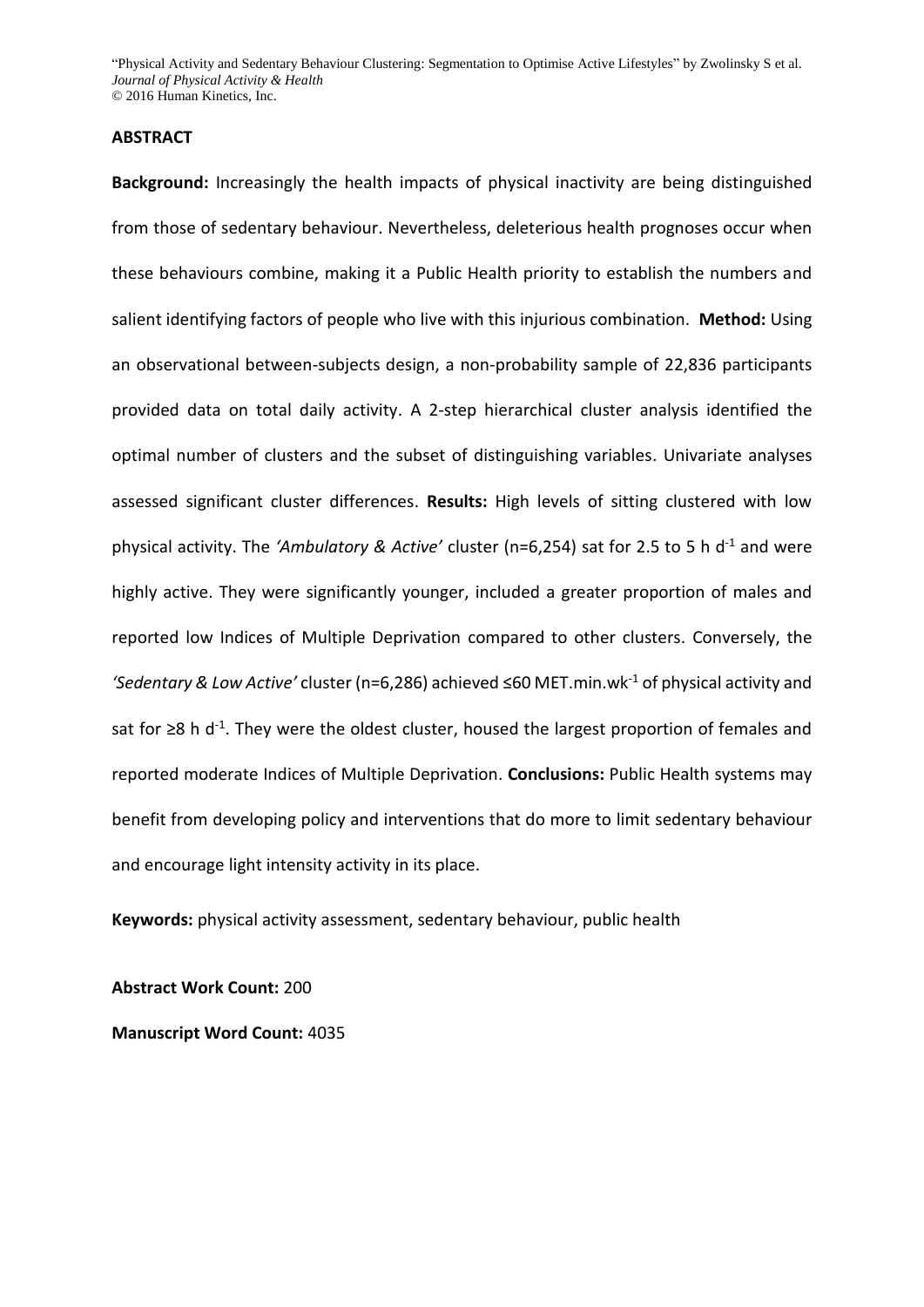#### **INTRODUCTION:**

Empirical evidence underpinning the positive associations found between moderate to vigorous physical activity (MVPA) and health are longstanding.<sup>[1](#page-18-0)</sup> What is more, growing epidemiological and physiological research has highlighted adverse health implications for prolonged sedentary time, regardless of activity status. [2-5](#page-18-1) The UK physical activity guidelines now recommend that individuals should minimise daily sedentary time[.](#page-18-2) <sup>6</sup> However, estimates from objective monitoring indicate that adults spend around 7-9 hours of their working day sedentary.<sup>[6-8](#page-18-2)</sup> Consequently, strategies that identify at-risk groups, reduce sedentary behaviour and increase MVPA have become a Public Health priority.<sup>[9-12](#page-18-3)</sup>

Developing our understanding of sedentary behaviour is crucial for better Public Health. Initially sedentary behaviour was simply viewed as being at the lower end of the physical activity continuum, whereas, it actually refers to a group of waking behaviours primarily characterised by sitting and low energy expenditure.[3](#page-18-4) Waking behaviours including sitting, reclining or standing  $-$  at the required intensities - can be sedentary.<sup>[13,](#page-18-5)[14](#page-18-6)</sup> However, there are physiological differences between these activities. For example, being sedentary while standing does not have the same negative metabolic consequences as sitting.<sup>[15](#page-18-7)</sup> Sit to stand interventions can elicit significant increases in energy expenditure among obese/overweight office workers providing an interesting avenue for intervention.<sup>[16](#page-18-8)</sup> Furthermore, although sedentary behaviour and sitting clearly overlap, they are not synonymous.<sup>[9](#page-18-3)</sup> This illustrates the complex and nuanced nature of sedentary behaviour research.

Regardless of MVPA levels, extended doses of sedentary behaviour can increase an individual's risk of developing the metabolic syndrome,<sup>[17](#page-19-0)</sup> type 2 diabetes<sup>[18-20](#page-19-1)</sup> and obesity.<sup>[21](#page-19-2)[,22](#page-19-3)</sup> This seems to be in some way determined by variations in lipoprotein lipase (LPL) activity - an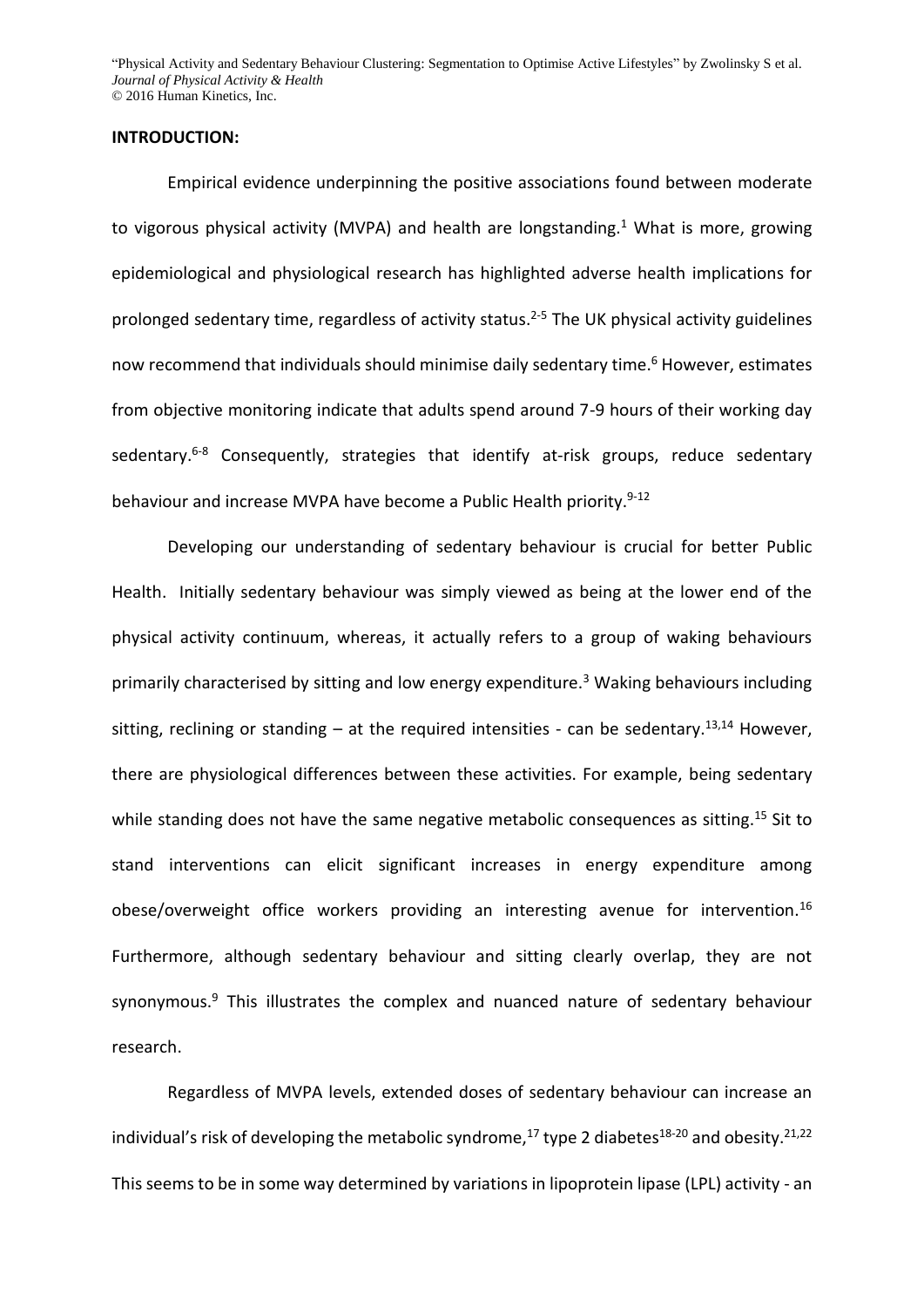enzyme that enables the uptake of free fatty acids into skeletal muscle and adipose tissue.<sup>[15](#page-18-7)</sup> Worryingly, data suggests that both acute and prolonged sedentary behaviour may lower LPL activity.<sup>[5](#page-18-9)</sup> Further, higher levels of sedentary behaviour increases the odds of presenting multiple lifestyle risk factors,  $23$  premature cardiovascular disease and all-cause mortality.  $18$ - $20,24-26$  $20,24-26$  Another recognised effect of sedentary behaviour is a lowering in bone mineral density, which increases the risk of osteoporosis in older age. $27,28$  $27,28$ 

Numerous studies have shown only weak correlations between MVPA and sedentary behaviour.[22,](#page-19-3)[26,](#page-19-8)[29](#page-19-9) Yet in Public Health terms, a 'perfect storm' occurs with a confluence of low activity and high sedentary behaviour[.](#page-18-3)<sup>9</sup> However, it is unwise to assume that interventions or policy influence both behaviours equally.<sup>[30](#page-19-10)</sup> For some groups, strategies that focus on improvements in these behaviours simultaneously are effective.<sup>[31](#page-19-11)</sup> Nevertheless, research surrounding effective intervention and policy to achieve this end is not well developed.<sup>[3](#page-18-4)[,32](#page-19-12)</sup> The latest evidence indicates that interventions aiming to increase MVPA, or combine increases in MVPA with reductions in sedentary behaviour are not effective for reducing sedentary time.<sup>[32](#page-19-12)</sup>

Better Public Health may hinge on our understanding of how these behaviours displace one another. For example, sedentary time is thought to displace total daily activity time, which combines MVPA with light intensity or non-exercise activity.<sup>[2](#page-18-1)[,33](#page-20-0)[,34](#page-20-1)</sup> At a population level, data points towards sedentary behaviour primarily displacing light intensity activity,<sup>[22](#page-19-3)</sup> which also has considerable benefits for cardio-metabolic health.<sup>[35-37](#page-20-2)</sup> At another level, emerging evidence has suggested that, in young people at least, these behaviours do not directly displace one another.<sup>[38](#page-20-3)</sup> Nevertheless, determining which physical activities and intensities sedentary behaviour displaces, if any, is paramount.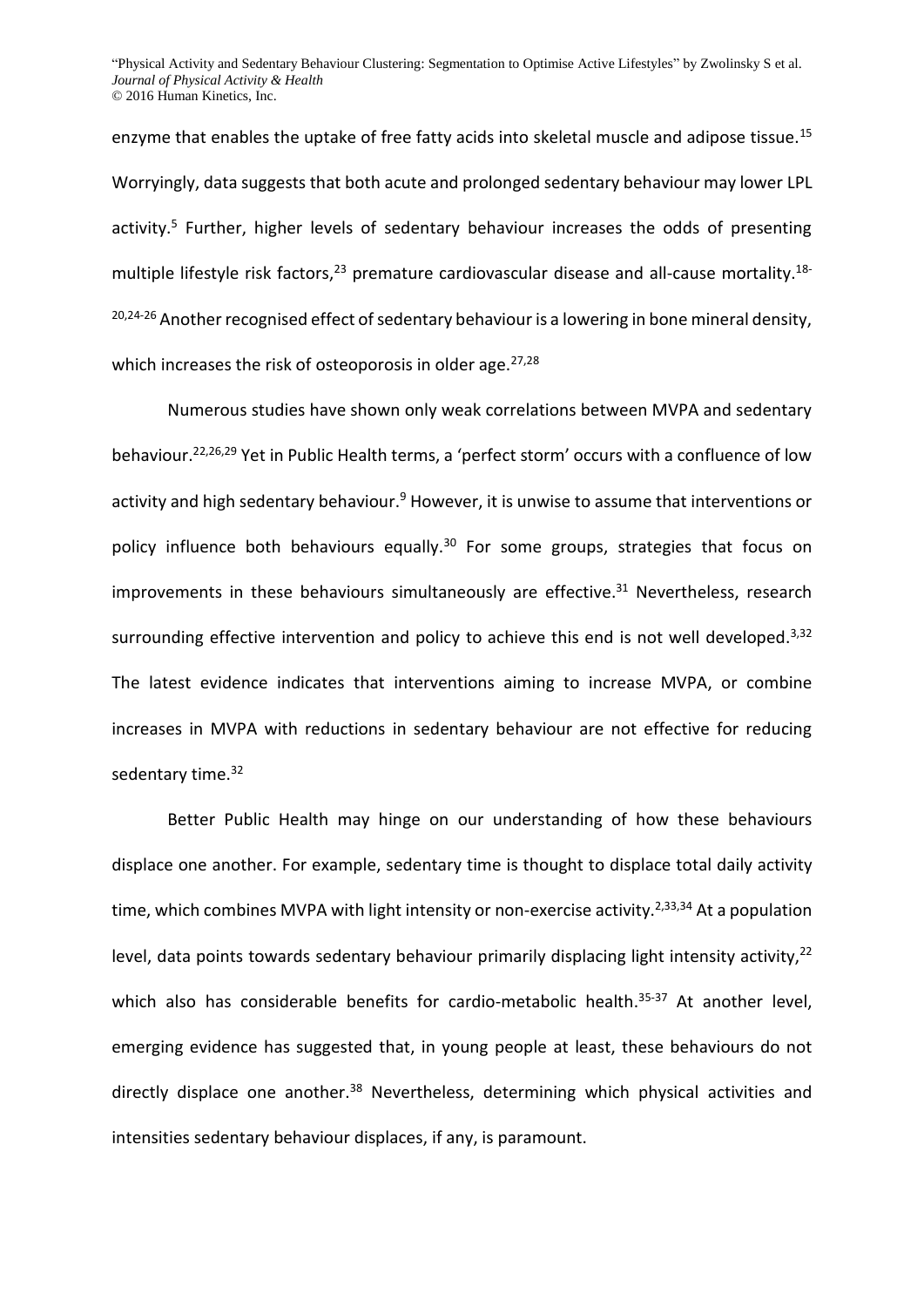Sedentary behaviour is an irreducible component of modern lifestyles, irrespective of activity status. Yet, a paucity of evidence exists that explores how these behaviours coalesce. The aim of this paper is to strengthen our knowledge of the relationship between sedentary behaviour and physical activity, understand more about how these behaviours cluster and examine how individuals can be classified through shared behaviours and characteristics. Findings from this paper may help to refine the methods used to locate individuals who uphold the worst behavioural combinations and aid the development of theoretically underpinned interventions that help people to substitute unhealthy behaviours for more favourable ones.[10,](#page-18-10)[39](#page-20-4)

#### **METHODS:**

#### *Study Population*

The *'Leeds Let's Get Active'* (LLGA) intervention was developed by Leeds City Council as part of Sport England's 'Get Healthy, Get into Sport' funding stream. LLGA is a community physical activity intervention that encourages inactive Leeds residents to *'do more activity'.* Participants engaging the scheme have free access to 17 Leeds City Council leisure centre swimming pools and gyms on specified days and times. Each week around 150 hour long timetabled sessions – predominantly off-peak – are available across the participating sites. Recruitment was open to all adults in Leeds (Yorkshire, UK). Prior to engaging LLGA sessions, participants were given a standard leisure centre induction.

This study employed an observational between-subjects design using a nonprobability sample. Participants enrolling in the scheme completed baseline measures either on-line or using paper based methods. The total data set consisted of 31,737 respondents. Participants were excluded from the analysis if they were aged <16 years old (n= 3,333) or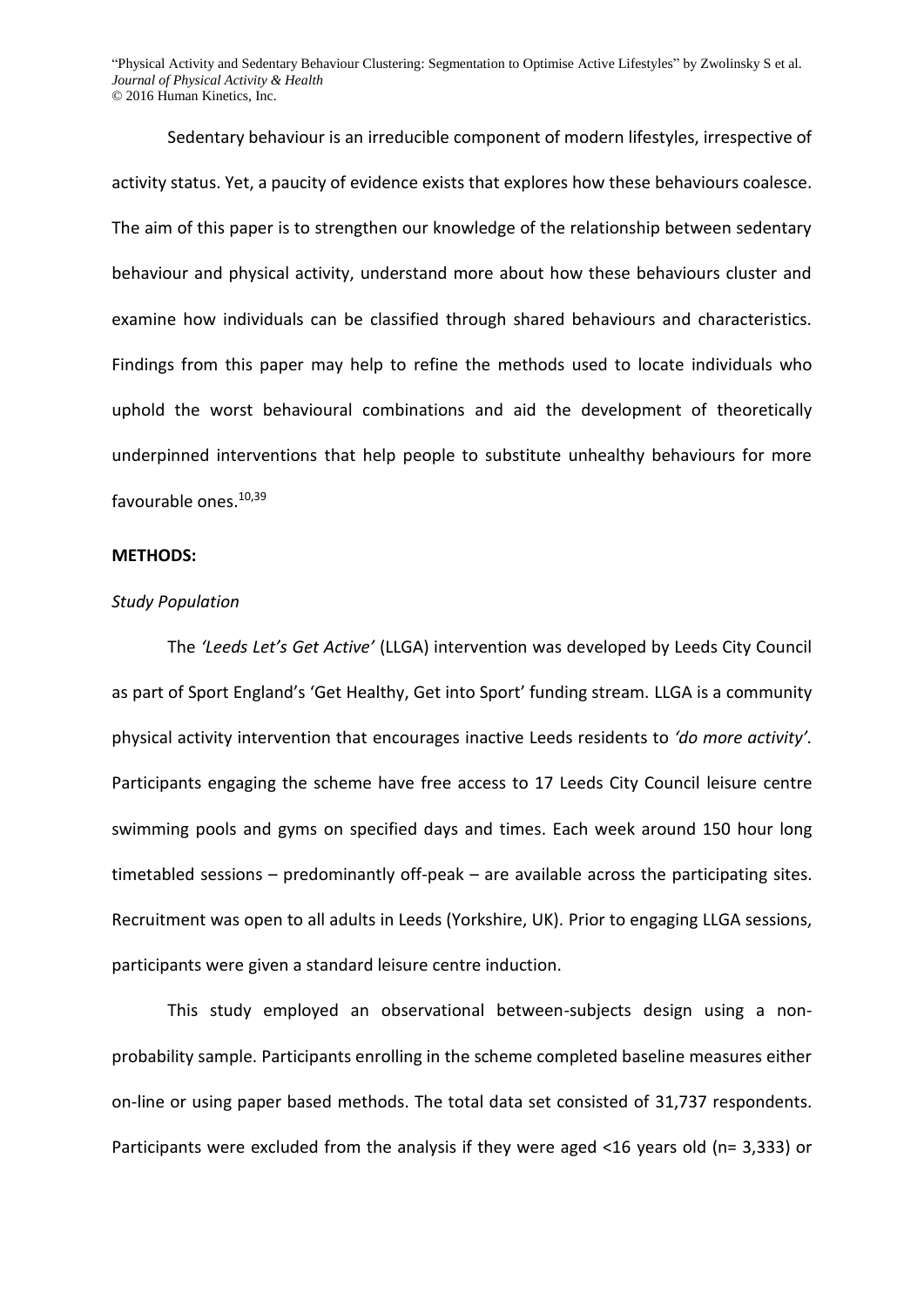their contributions failed to correspond to the data cleaning guidelines of the baseline measures (n= 5,568). The resulting data set contained 22,836 participants. Ethical approval was obtained through Leeds Beckett University research ethics committee and all participants provided informed consent. Data collection took place between September 2013 and December 2014.

#### *Measures*

Self-reported data were captured through a short self-reported survey. Notwithstanding their recognised limitations, self-report measures are still the most pragmatic and frequently used solution for large-scale population research and surveillance.<sup>[21](#page-19-2)</sup> Further, much of the research examining physical activity and sitting time behaviour is underpinned by self-report as the principal data collection method.<sup>[40](#page-20-5)[,41](#page-20-6)</sup>

Indices of Multiple Deprivation (IMD) scores were determined using residential postcode data. IMD scores provide a relative, continuous measure of deprivation at lower super output area (LSOA) level. Areas are ranked on seven different dimensions of deprivation to determine an overall composite measure of multiple deprivation. Across England, IMD is calculated for every LSOA, or neighbourhood. Each LSOA is ranked according to its level of deprivation relative to that of other areas.<sup>[42](#page-20-7)</sup> Whilst LSOA's are not categorised as deprived or not by an arbitrary number, IMD scores were split into deciles. Participants residing within the bottom 20% were classified as 'most deprived', and the remaining 80% were classed as 'least deprived'. [43](#page-20-8)

Physical activity data were captured using the short version International Physical Activity Questionnaire (sIPAQ).<sup>[44](#page-20-9)</sup> sIPAQ is a short recall questionnaire providing a quick assessment of the total volume of physical activity classified by dimension of intensity or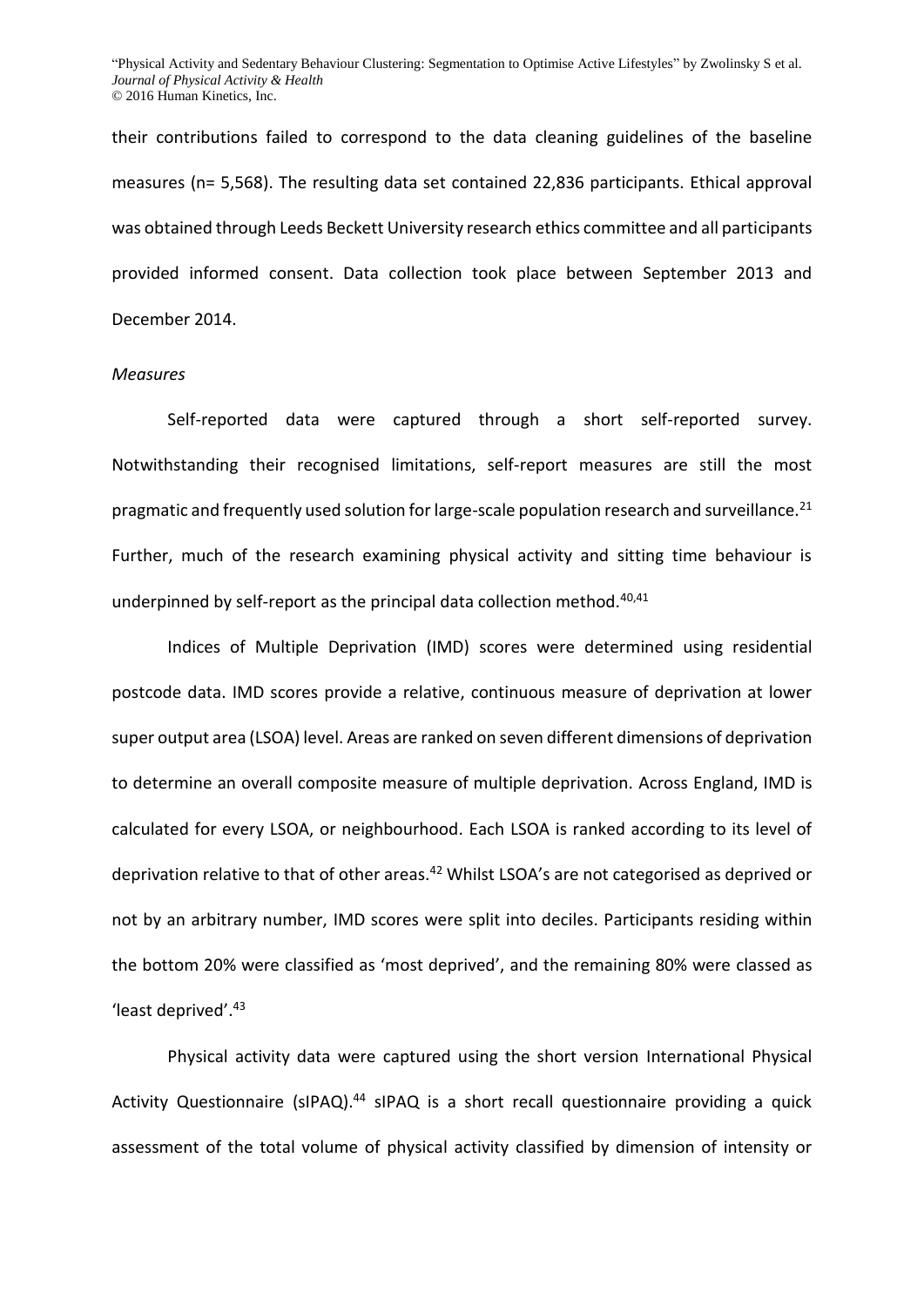domain (type or mode). sIPAQ demonstrates good reliability and moderate criterion validity for use with community residing adults. $44,45$  $44,45$  MET.min.wk<sup>-1</sup> expenditure was calculated by summing the relevant activity dimension's and domains. Participants were classified in to one of three physical activity categories; (i) low  $(\leq 599 \text{ MET.min}.\text{wk}^{-1})$ , (ii) moderate (600-2,999 MET.min.wk-1 ) or (iii) high (3,000+ MET.min.wk-1 ).[46](#page-20-11)

The measure of sedentary behaviour used in this study was weekday sitting time assessed through the sIPAQ. While this is a validated measure,<sup>[44](#page-20-9)</sup> recent evidence has shown that sIPAQ or 7 day recall can grossly underestimate sitting time.<sup>[11,](#page-18-11)[47](#page-20-12)</sup> Nevertheless, the line of questioning adopted here underpins many large scale sitting time surveys.<sup>[21](#page-19-2)</sup> Resulting scores were divided into quintiles as thresholds for increased sitting risk have not yet been established.

Physical activity data were cleaned according to the data processing rules of the sIPAQ scoring protocol.<sup>[46](#page-20-11)</sup> There are no established criteria for cleaning or truncating the sitting item question for analysis. However, in this study, to remove missing and spurious measures of sitting time, individuals leaving the sitting item blank, reporting zero or >16 hours of sitting time per day were excluded from the analysis.

### *Cluster analysis*

Clustering is a form of multivariate analysis that can assess the co-occurrence of risk behaviours.<sup>[48](#page-20-13)</sup> Two-step cluster analyses are designed to handle large data sets that contain both categorical and continuous data. Therefore, this technique was employed to group respondents in this study. No assumptions were made about the number of clusters or cluster membership prior to analysis. The first step assigned cases to pre-clusters and the second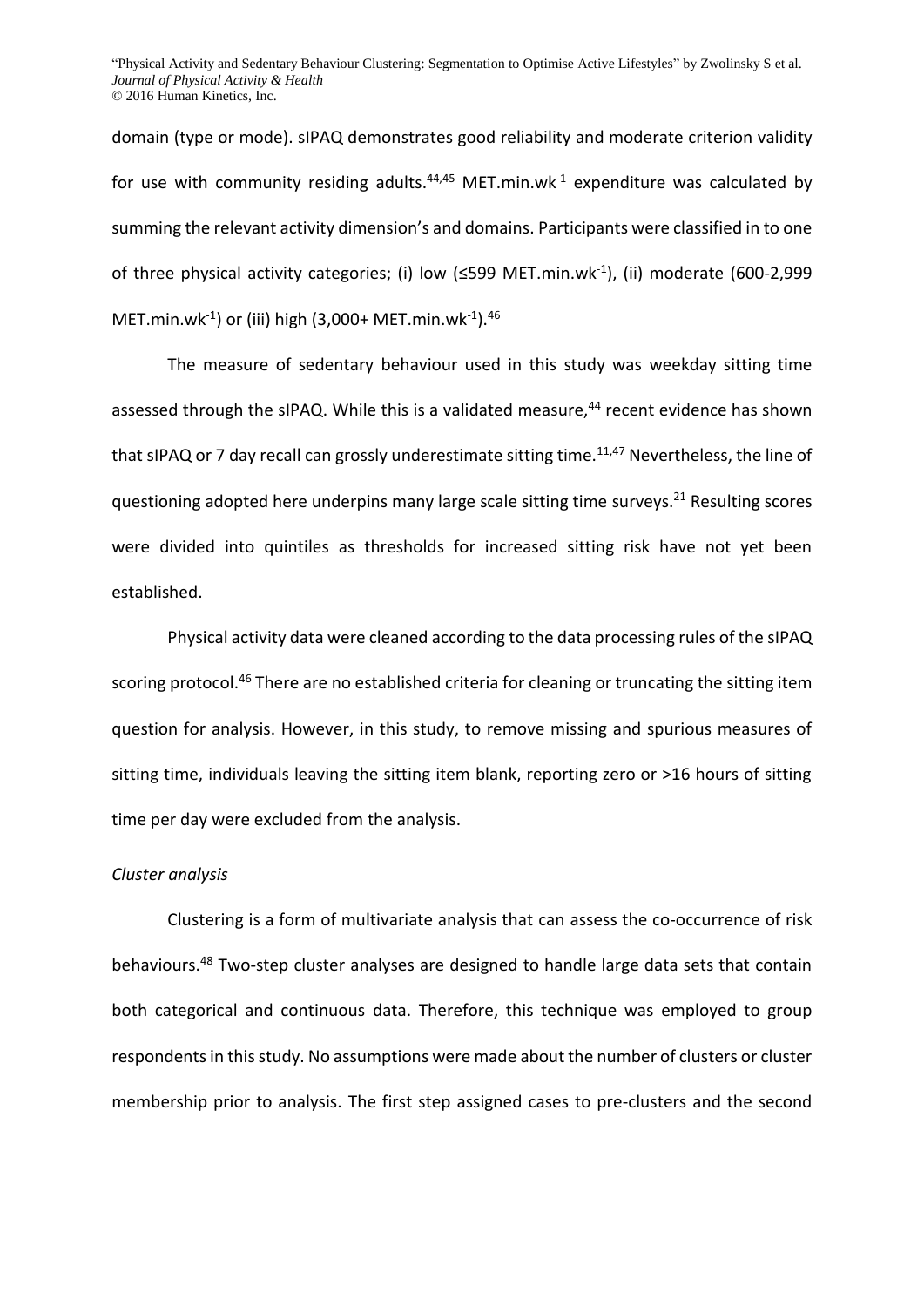step clustered the pre-clusters using a hierarchical procedure. The optimal number of clusters was determined by an algorithm based on the Schwarz Bayesian Criterion. [49](#page-20-14)

Multiple iterations of the cluster analysis were undertaken to validate the optimum number of clusters and the subset of variables to be included. The following variables – derived from the self-report measures - were included in the final clustering solution (i) sitting quintile, (ii) activity category, (iii) total vigorous MET's, (iv) total moderate METs and, (v) total walking METs. All variables were standardised and the log-likelihood criterion was employed. To confirm the findings in the final solution, a split-half cross validation was used.

#### *Statistical Methods*

To establish the distinctiveness of each cluster, univariate analyses, including Pearson's Chi-square tests assessed for significant associations between categorical variables (gender, age group and IMD decile) and cluster membership. To determine effect size, Cramer's V coefficient and omega squared  $(\omega)$  measured of the strength of the association. One-way ANOVA's compared mean scores by cluster membership across continuous variables (age). For all inferential tests, a *p* value of <.05 was taken to be statistically significant. Data analyses were undertaken using IBM SPSS Statistics v21.

## **RESULTS:**

## *Demographic Characteristics (Table 1)*

Variations in sample size for demographic characteristics are a result of incomplete data capture. Data on gender were available for 14,405 (63.1%) women and 8,408 (36.9%) men. The mean age of the participants was 38.8 years ( $\sigma$  = 14.9) and 70.6% were aged ≤45 years. Indices of Multiple Deprivation (IMD) scores ranged from 1.25 – 75.71. Using IMD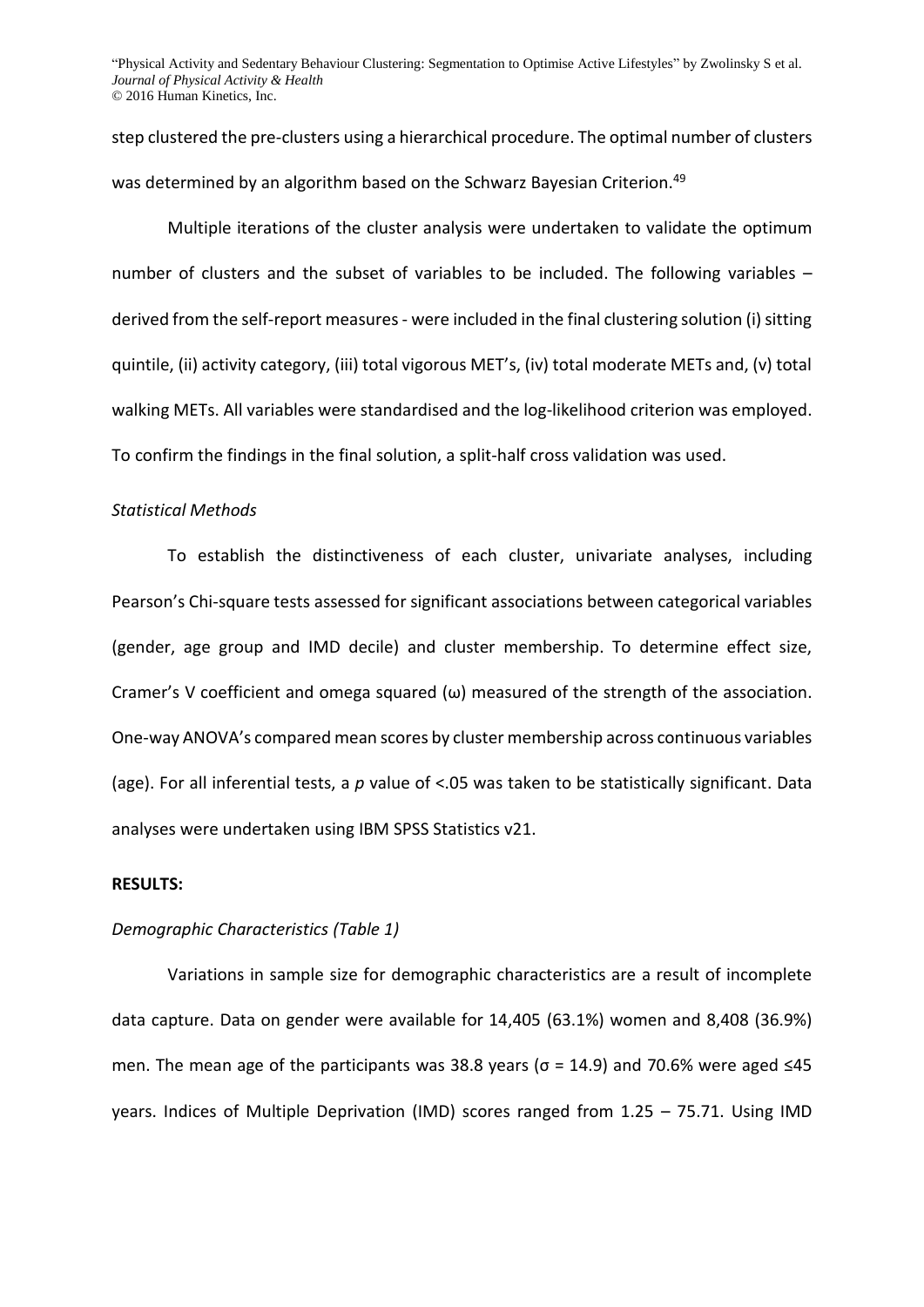scores and defining deprivation as living in the top 20% deprived areas, 4,313 adults were categorised as 'most deprived'.

#### *Physical Activity and Sitting Time Behaviour*

In total, a median value of 1,480 MET.min.wk $1$  of physical activity were reported by participants; the mean value was 2,504 MET.min.wk<sup>-1</sup> ( $\sigma$  = 2,904.9). Data from participants providing sitting time and activity data shows that 27.9% were classified as low active, 44.5% were classified as moderately active and 27.5% were classified as high active. There was a significant association between activity category and gender  $(\chi^2[2] = 352.465, p<.001)$ , and activity category and deprivation  $(\chi^2[2] = 86.864, p<.001)$ . Males (*Cramer's V* = 0.124) and the 'most deprived' group (*Cramer's V* = 0.062) reported the most preferable activity categories. Even though there was a significant association, the effect sizes were moderate and low respectively. There was a significant effect for age on activity category (F [2, 22833] = 87.075,  $p$ <.001,  $\omega$  = .09). Participants in the high activity category were significantly younger than all other age groups (*p*<.001).

A median value of 300 min.d<sup>-1</sup> of sitting were reported by all participants; the mean value was 317.5 min.d<sup>-1</sup> ( $\sigma$  = 173.65), equal to approximately 5 hours per day. Quintiles of daily sitting time ranged from 0-150 minutes in the lowest quintile, to ≥481 minutes in the highest quintile. There were significant associations between sitting quintiles and gender ( $\chi^2$  $[4] = 24.210$ ,  $p < .001$ ), and sitting quintiles and deprivation  $(\chi^2[4] = 64.441, p < .001)$ . Females (*Cramer's V* = 0.033) and the 'most deprived' group (*Cramer's V* = 0.054) reported the lowest sitting quintiles and therefore the lowest sitting time. There was a significant effect for age on sitting quintile (*F* [4, 22563] = 69.095, *p*<.001, ω = .11). Participants in the lowest sitting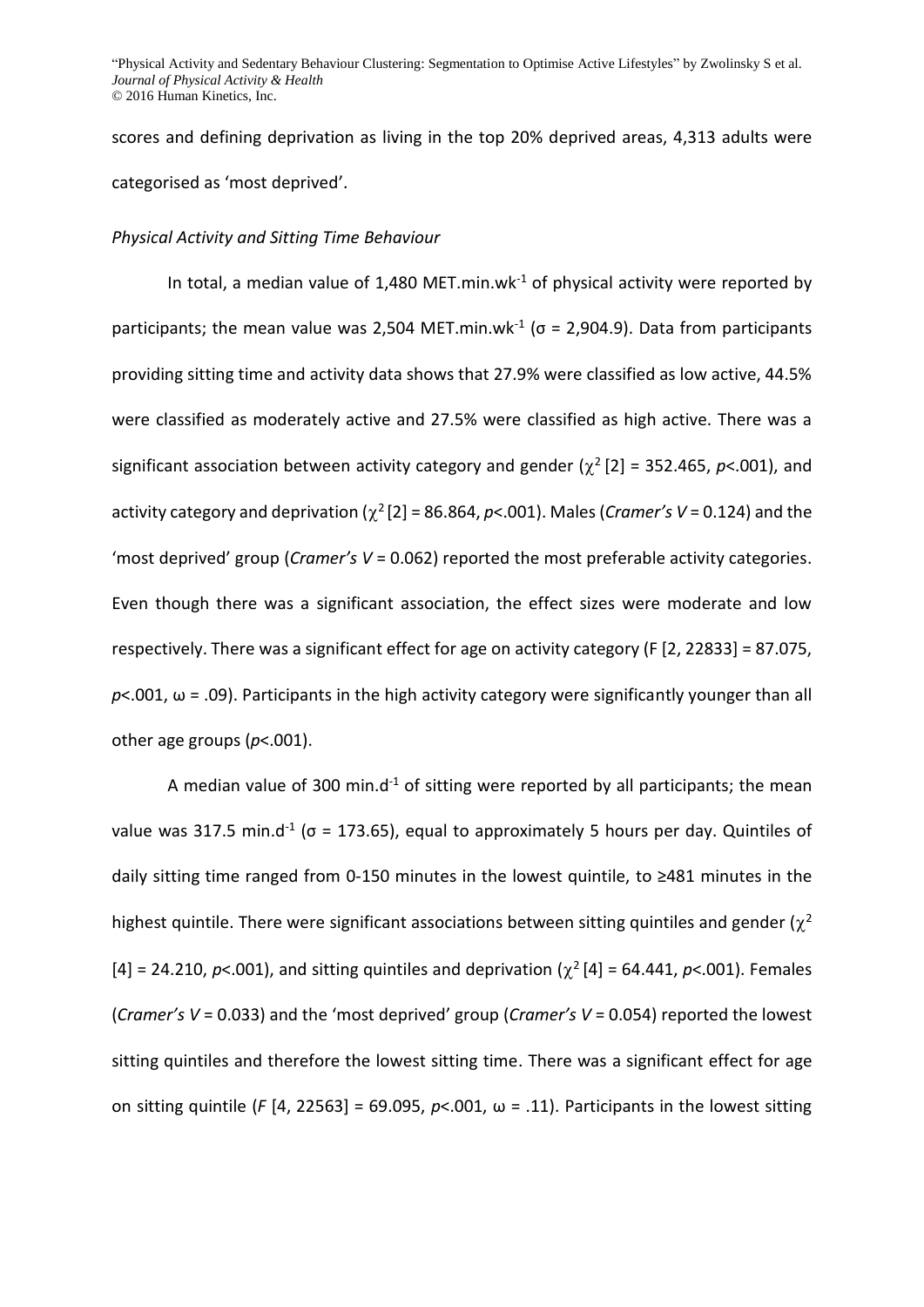quintile were significantly younger than all other age groups (*p*<.001). Although all associations were significant, effect sizes were low.

Figure 1 shows the prevalence of sitting quintile by physical activity category determined by sIPAQ for all participants. Data indicates that low active participants were most likely to present higher sitting quintiles, with 48.7% of low active participants categorised in sitting quintiles four or five. Further, high active participants were more likely to present lower sitting quintiles, with 54.2% of high active participants categorised in quintiles one or two.

#### *Cluster Analysis*

A three cluster solution was identified based on maximising the similarity within the clusters and variability between clusters. This was validated in a split-half sample. The silhouette measure, which can be used to interpret and validate the solution, was 0.5. This represents good cohesion and separation between the clusters. There were 27.7% (n=6,254) participants assigned to cluster 1, 44.4% (n=10,028) participants assigned to cluster 2 and 27.9% (6,286) to cluster 3. The ratio of sizes between the clusters was 1.60.

Descriptive characteristics of the cluster profiles can be seen in table 2. Cluster 1 (*Ambulatory & Active*) exhibited the lowest sitting quintile, sitting for around 151-240 min.d-1 . They were also classified as high active by sIPAQ. This differs to cluster 2 (*Moderation*) who were classified as moderately active by sIPAQ and in sitting quintile 3, sitting for 241-630 min.d-1 . In contrast, cluster 3 (*Sedentary & Low Active*) presented the highest sitting quintile, sitting for ≥481 min.d<sup>-1</sup> and was classified as low active by sIPAQ. Cluster 1 were undertaking the most vigorous activity each week, further it was the only cluster where vigorous activity made up the greatest contribution to total weekly activity, 40.9%. For cluster 2, vigorous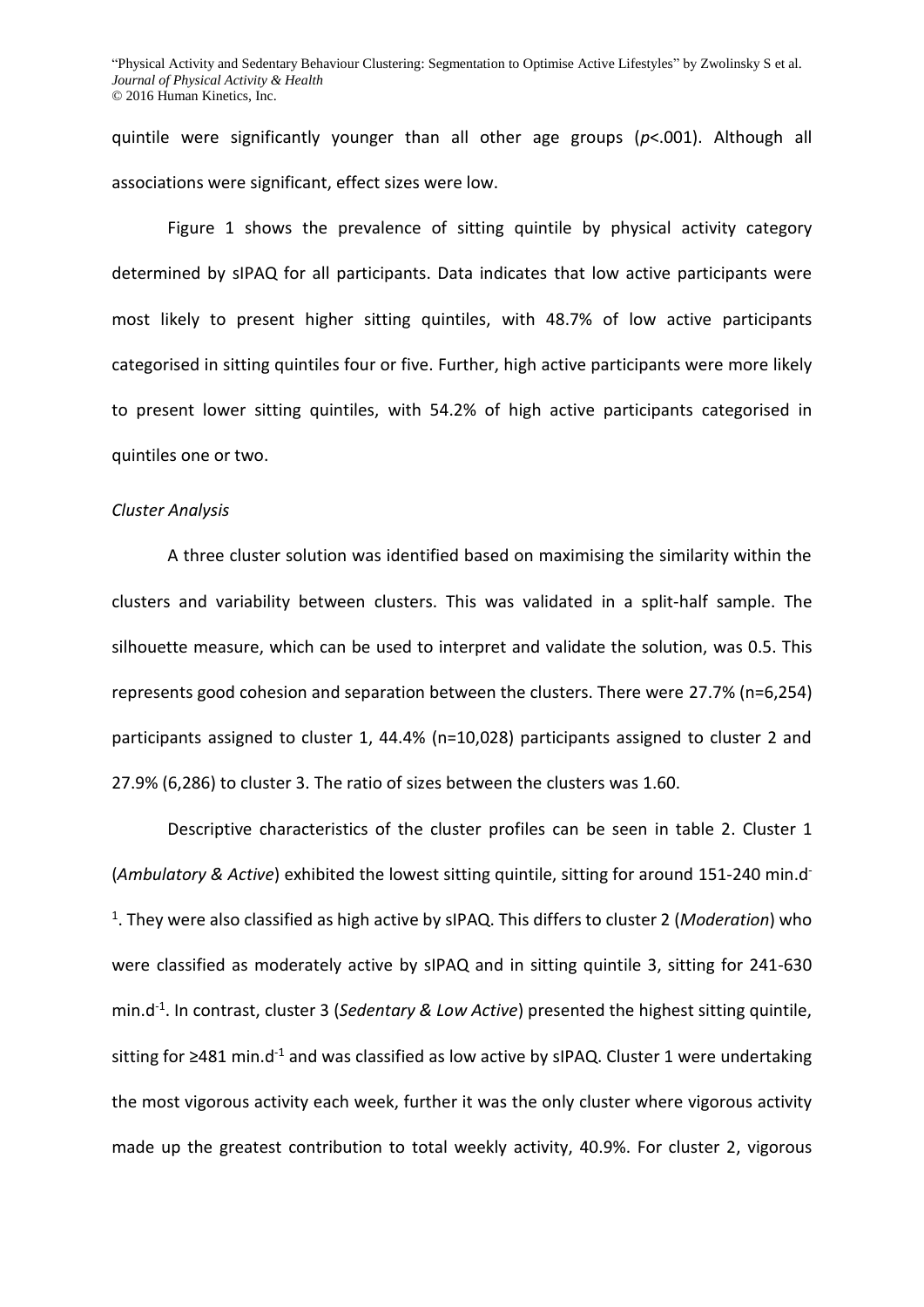activity accounted for 28.8% of total activity, and for cluster 3 it was 10.7%. In cluster 3, walking accounted for 75% of total weekly activity. For cluster 2, walking was also the most prominent contributor to total activity, 53.3%. However in cluster 1 walking only accounted for 35.8% of total activity (Table 2).

Table 3 shows the differences in demographic profiles between the three clusters. A moderate association was found between gender and cluster membership ( $\chi^2$  [2] = 323.991, *p*<.001, *Cramers V* = .120). Cluster 3 (69.2%) and cluster 2 (65.3%) had the highest percentage of females, whereas cluster 1 (54.4%) had the lowest proportion of females. There was a significant effect for cluster membership on age (*F* [2, 13503] = 79.042, *p*<.001, ω = .08). The Games-Howell post hoc test revealed that cluster 1 (37.1 years, σ 15.56) was significantly younger than cluster 2 (39.0 years, σ 14.89) *p*<.001, and cluster 3 (40.5 years, σ 14.36) *p*<.001. There were 53.3% of participants in cluster 1 aged ≤35 years compared to 47.9% in cluster 2 and 42.3% in cluster 3. Further, cluster 2 was significantly younger than cluster 3 (*p*<.001). There was a significant effect for cluster membership on IMD score (*F* [2, 13147] = 72.362,  $p$ <.001,  $\omega$  = .08). The Games-Howell post hoc test revealed that cluster 1 had a significantly higher IMD score compared to cluster 2 (*p*<.001), and cluster 3 (*p*<.001). There were 22.7% of participants in cluster 1 classified as most deprived compared to 17.1% in cluster 2, and 18.8% in cluster 3. Further, cluster 3 displayed a significantly higher IMD score compared to cluster 2 (*p*<.001).

# **DISCUSSION:**

This study adopted an original approach to understanding how people can be classified according to similarities in MVPA and sedentary behaviour using a large sample of UK adults. The main finding of this study indicated that high levels of self-reported sedentary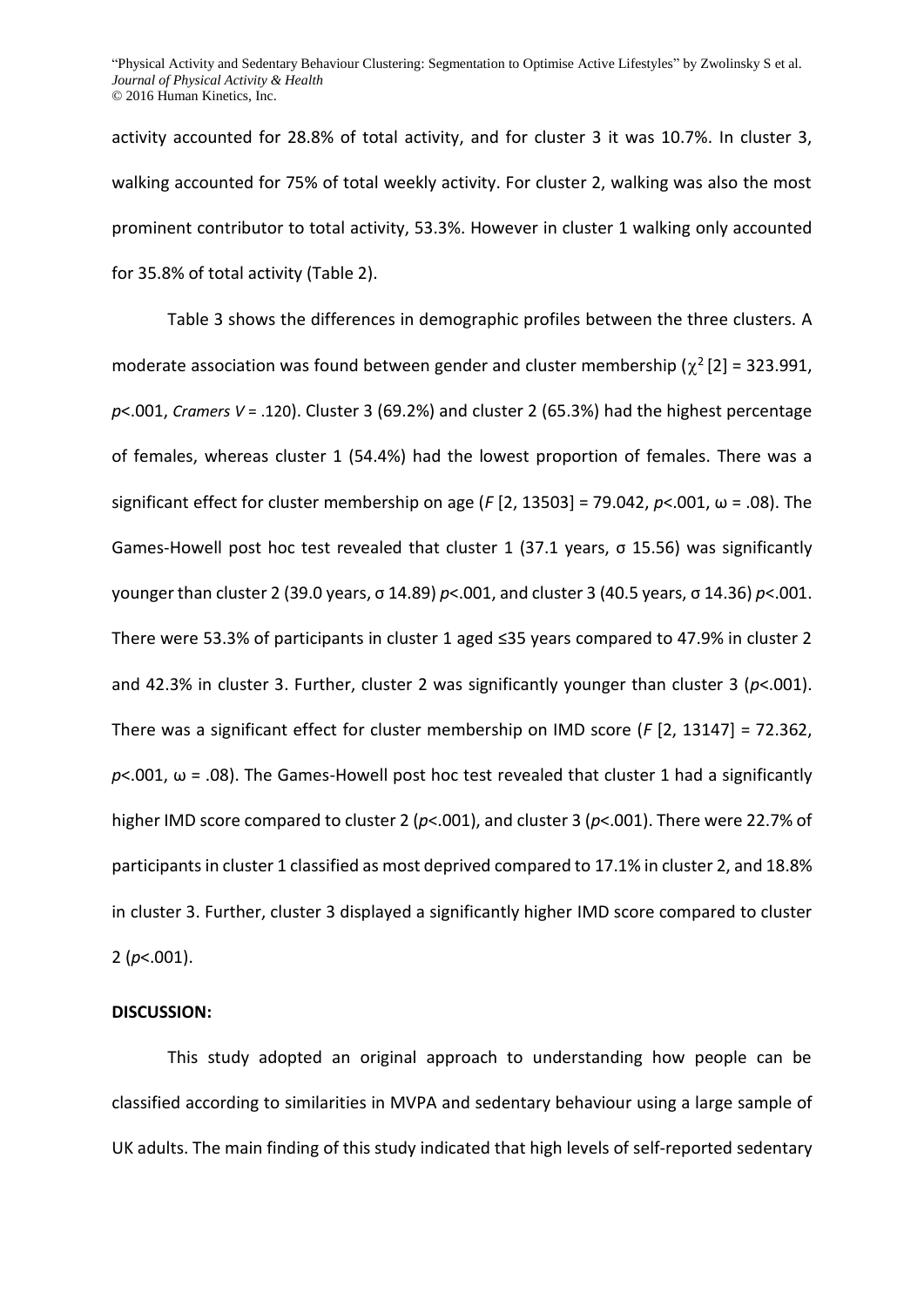behaviour, determined by sitting time, appeared to cluster with low levels of MVPA. Although these behaviours are independent of each other, this finding supports research that there is ample time among waking hours for sedentary behaviour and inactivity to co-occur.<sup>[33](#page-20-0)</sup> The cluster of *'Sedentary & Low Active'* participants was typically older, female and presented moderate levels of deprivation compared to other clusters. Importantly, the clusters identified by this research are distinct and amenable to targeted Public Health campaigns. Given the associated health implications, reducing sedentary behaviour, especially for inactive individuals, is not only a major Public Health challenge, but a best buy for scarce Public Health resources. [6](#page-18-2)

In this study, participants reported a median value of 5 h  $d^{-1}$  sitting time, which is similar to self-reported daily sitting time from other population-based UK data. [8](#page-18-12) Further, our data confirmed previous findings that participants in the lowest sitting groups are typically younger than those individuals who sit for longer periods. [11](#page-18-11) Women sat for more time each day compared to men, a gendered effect not noted in previous research.<sup>[11](#page-18-11)</sup> It has been documented that higher levels of sitting time appear to have a damaging influence on insulin resistance and chronic low grade inflammation in women but not men.<sup>[50](#page-21-0)</sup> Therefore, reducing sedentary time in these women should be a priority. To our knowledge, the association between sitting time with IMD has not been reported elsewhere. An unexpected finding from this study was that lower sitting quintiles were reported by the most deprived participants. This finding may in part be due to the non-probability sampling framework and/or the structure of the LLGA programme which offers predominantly 'off-peak' activity sessions. The 'off-peak' nature of the intervention may have attracted participants who were either unemployed, shift-workers, in full-time education or retired. These individuals are more likely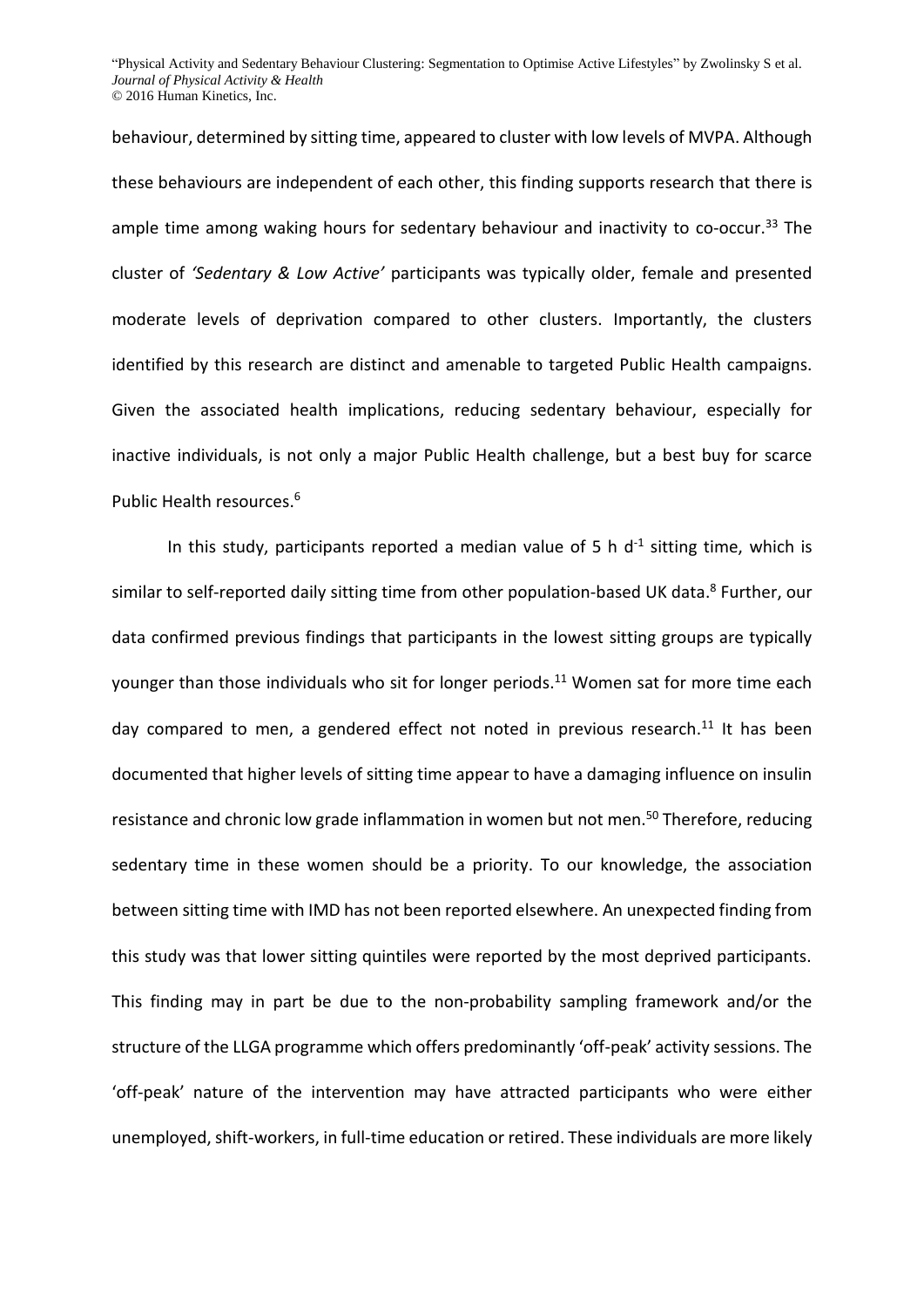to present lower IMD scores and accumulate lower, or no occupational sitting time, which may account for a large proportion of the weekday sitting time assessed by the sIPAQ.

The *'Sedentary & Low Active'* cluster presented the most problematic activity profile. Categorised as low active by sIPAQ, participants in this cluster were undertaking <60 MET. min. wk<sup>-1</sup> and sitting for more than 8 h d<sup>-1</sup>. Previous studies have shown that one day of uninterrupted sitting can cause a 39% reduction in insulin activity, even in healthy adults.<sup>[51](#page-21-1)</sup> When combined with low activity these characteristics produce a deleterious matrimony.<sup>[52](#page-21-2)</sup> Recent research has shown that compared to sitting, simply alternating between sitting and standing every 30 minutes can lead to significant increases in energy expenditure<sup>[16](#page-18-8)</sup> and cardio-metabolic health.<sup>[22](#page-19-3)</sup> These effects are thought to be, in part, elicited by engaging the large muscle groups in the lower body.<sup>[15](#page-18-7)</sup> Nevertheless, effective interventions for individuals and groups within this cluster are scarce.<sup>[32](#page-19-12)</sup> Only by improving the quality and consistency of theory-driven interventions, $39$  combined with improvements in measurement and understanding will we begin to control and improve behaviour.

Public Health practitioners are unlikely to optimise health by promoting MVPA to *'Sedentary & Low Active'* individuals, despite the well-established health benefits of being 'Ambulatory & Active'.<sup>[6](#page-18-2)</sup> Accepting that stimuli for undertaking MVPA are not synonymous with stimuli for reducing sedentary behaviour will be critical for generating positive change. [3](#page-18-4)[,30](#page-19-10) For individuals who are not receptive to organised or structured programmes of MVPA, reducing sedentary behaviour and increasing light activity may be a more viable approach or proximal goal for increasing movement and energy expenditure. This approach may help to break up prolonged bouts of sedentary time and elicit a range of unique healthrelated benefits. [36](#page-20-15) Even if action leads to small increases in physical activity there is potential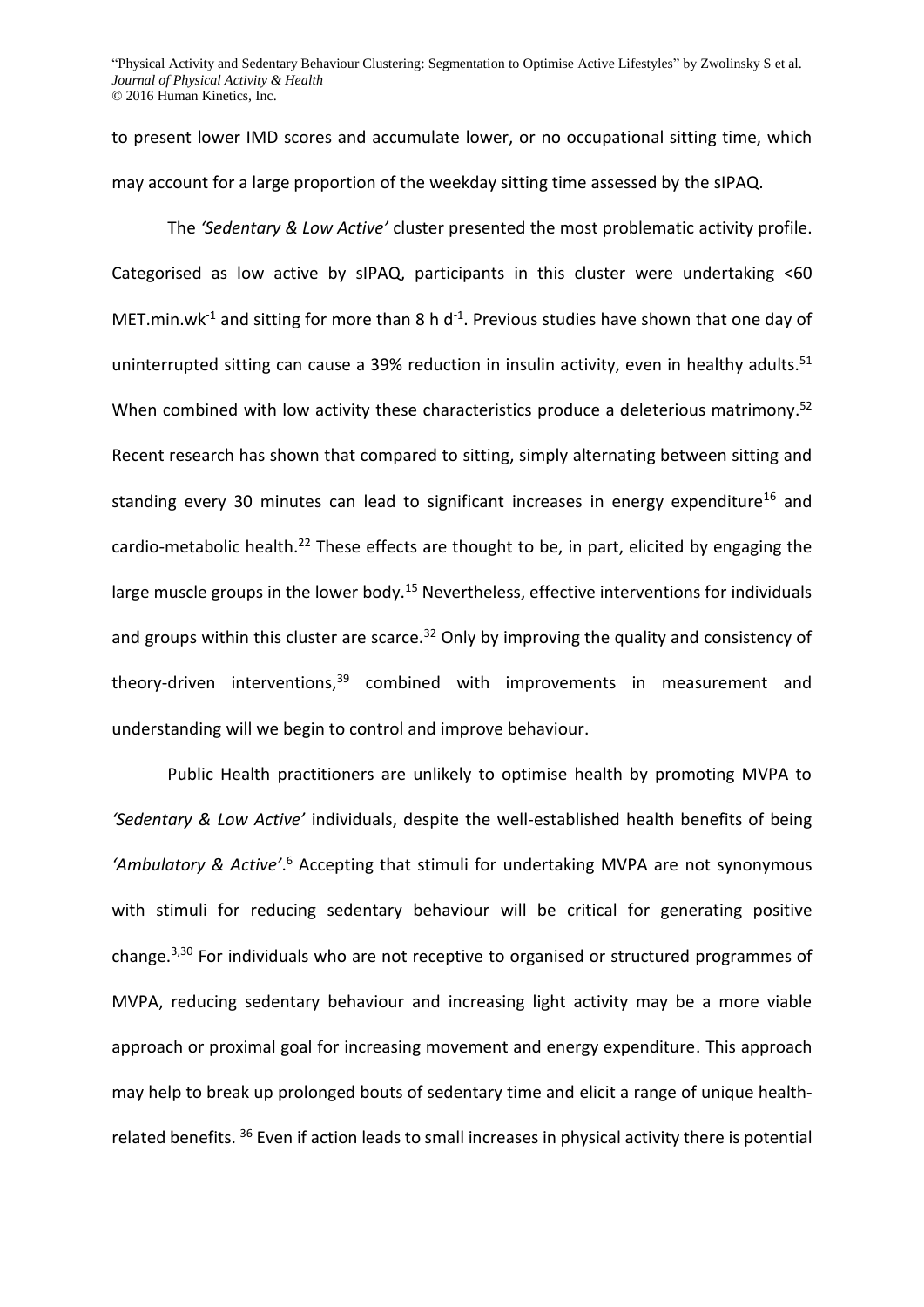Public Health benefit.<sup>[53](#page-21-3)</sup> For instance, life expectancy across the world may rise by 0.68 years purely by eliminating physical inactivity.[54](#page-21-4)

Effective policy and intervention may seek control exposure to inactivity and sedentary behaviour. Fundamentally, there are two ways to achieve this; (i) safeguarding vulnerable individuals through a 'high-risk- approach and (ii) controlling the causes of incidence through a population approach.<sup>[55](#page-21-5)</sup> The 'high-risk' approach will likely result in policy and interventions suitable for the individual, but won't address the underlying causes. While interventions are encouraged to emphasise the determinants of sedentary behaviour and develop tools to self-monitor/goal set,<sup>[32](#page-19-12)</sup> it is hard to convince people to 'step out of line' with their peers and this is what the individual strategy requires them to do.<sup>[55](#page-21-5)</sup> Therefore, policies need to do more to help individuals overcome internal and external barriers that currently compromise optimal lifestyles.[56](#page-21-6)

In its traditional Public Health form, population strategies involve mass environmental control to alter societal norms, attempting to remove the underlying causes of the problem and improve the conditions for changing behaviour.<sup>[55](#page-21-5)</sup> This could be achieved by removing chair[s](#page-18-4) from a desk or seated areas<sup>3</sup> rather than relying on individual decision-making. Nevertheless, one of the main drawbacks to this approach is that environmental approaches frequently only offer small benefits to the individual. For optimal effect, these approaches should be offered alongside, rather than instead of each other. The overarching priority should be to understand and control the causes of incidence.

The findings of this study should be interpreted within its limitations. The restricted demographic information and use of a non-probability sample may be subject to volunteer bias, which could threaten external validity. Similarly, subjectively measured physical activity and sitting time is subject to ascertainment bias through socially desirable responses.<sup>[57](#page-21-7)</sup>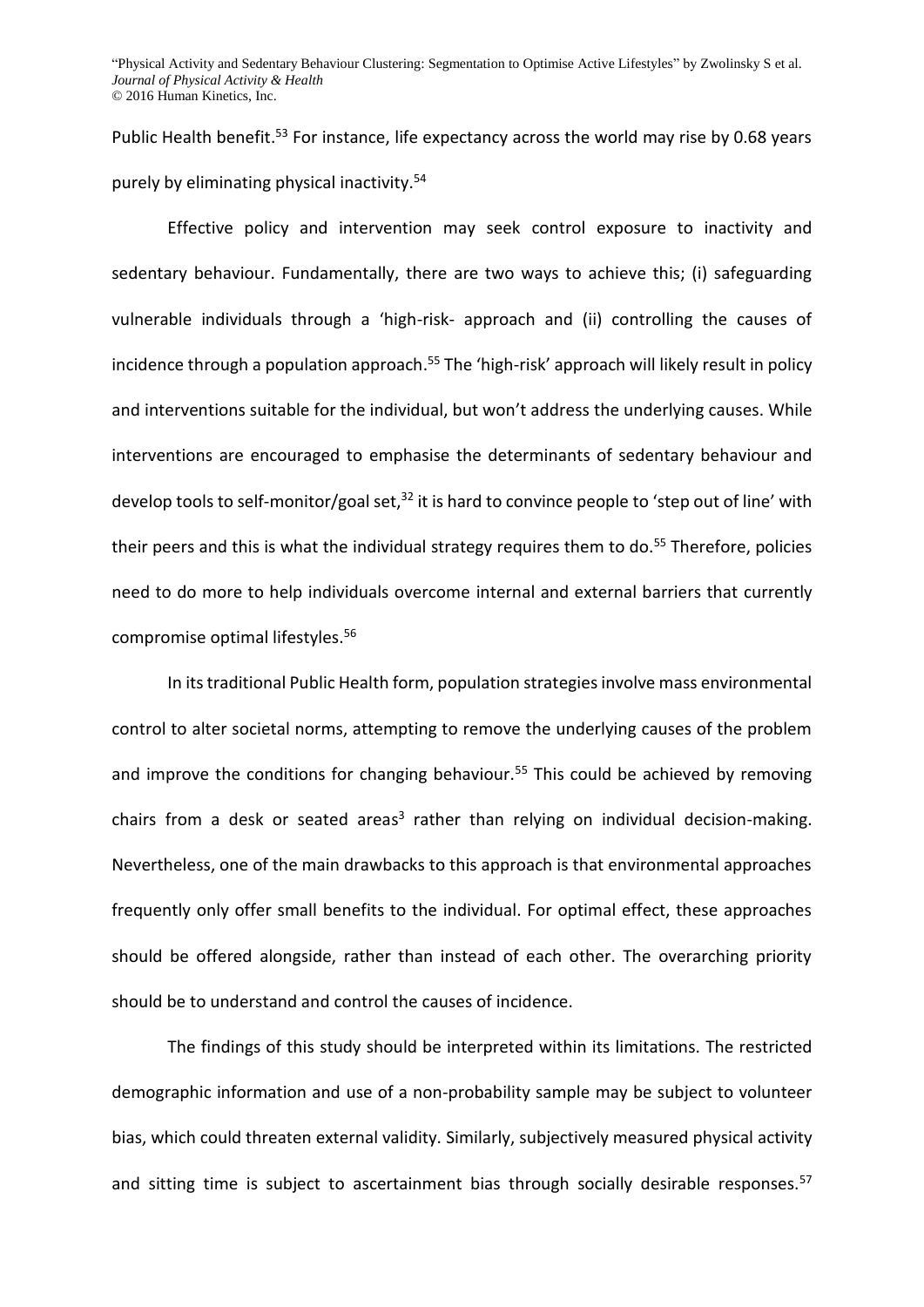Further, sIPAQ simply measures weekday sitting and recent evidence suggests that it likely underestimates this behaviour.<sup>[11,](#page-18-11)[47](#page-20-12)</sup> Therefore, the use of a direct or objective measure that assesses the domains of physical activity and sitting time would have been preferable.<sup>[47](#page-20-12)</sup> However, given the size of the study, objective measurement was not practical. Further, cluster analysis is a data-driven dimension reduction technique; therefore generalizability beyond this sample should be treated with caution. However, these limitations should be considered against the study strengths, including the large sample size. Our cluster solution exhibited a high degree of within cluster homogeneity and between cluster heterogeneity. Also, results can be considered parsimonious and comprehensible given the number of clusters that were identified and the variables used to create them.

This research may be important for the Public Health system as it specifies clusters of individuals in need of distinctive strategies to help manage their unhealthy behaviours. Older adults, women and individuals seemingly less deprived than those in the most active clusters reported the most deleterious profiles. Nevertheless, regardless of activity status, modern lifestyles dictate that individuals are likely to spend a considerable portion of the day being sedentary. At present, Public Health policy advocates that adults should achieve 150+ minutes of MVPA each week and limit time spent being sedentary[,](#page-18-2)<sup>6</sup> yet over half the UK adult population continue failing to meet these standards. Achieving the MVPA guidelines are likely to be aspirational - at best – for those who are currently *'Sedentary & Low Active'*. Therefore, physical activity advocates should exercise caution when promoting this universal message. Policy or intervention that helps replace sedentary time with light intensity activity in *'Sedentary & Low Active'* groups may be more rational and achievable, and can still generate substantial health benefit.<sup>[35-37](#page-20-2)</sup>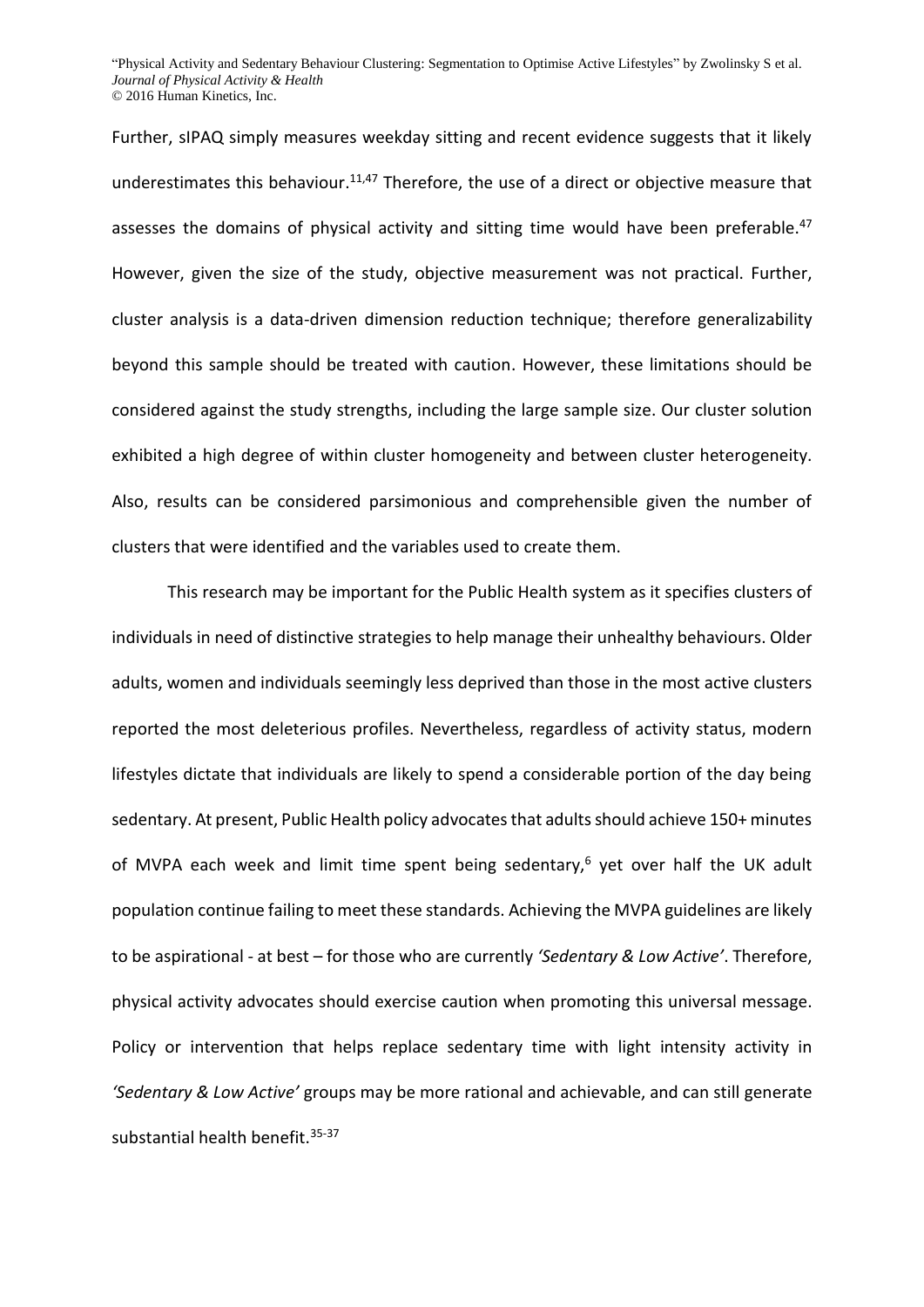# **Acknowledgments**

The authors would like to thank the participants who engaged the study and colleagues from Leeds City Council for their contributions to the research including Rachel Brighton, Sue Haig and Mark Allman. We would also like to thank Sport England for funding this project through the Lottery supported Get Healthy, Get Active portfolio.

# **Funding**

This study was part of the 'Leeds Let's Get Active' study funded by Sport England and Leeds

Health and Wellbeing Board.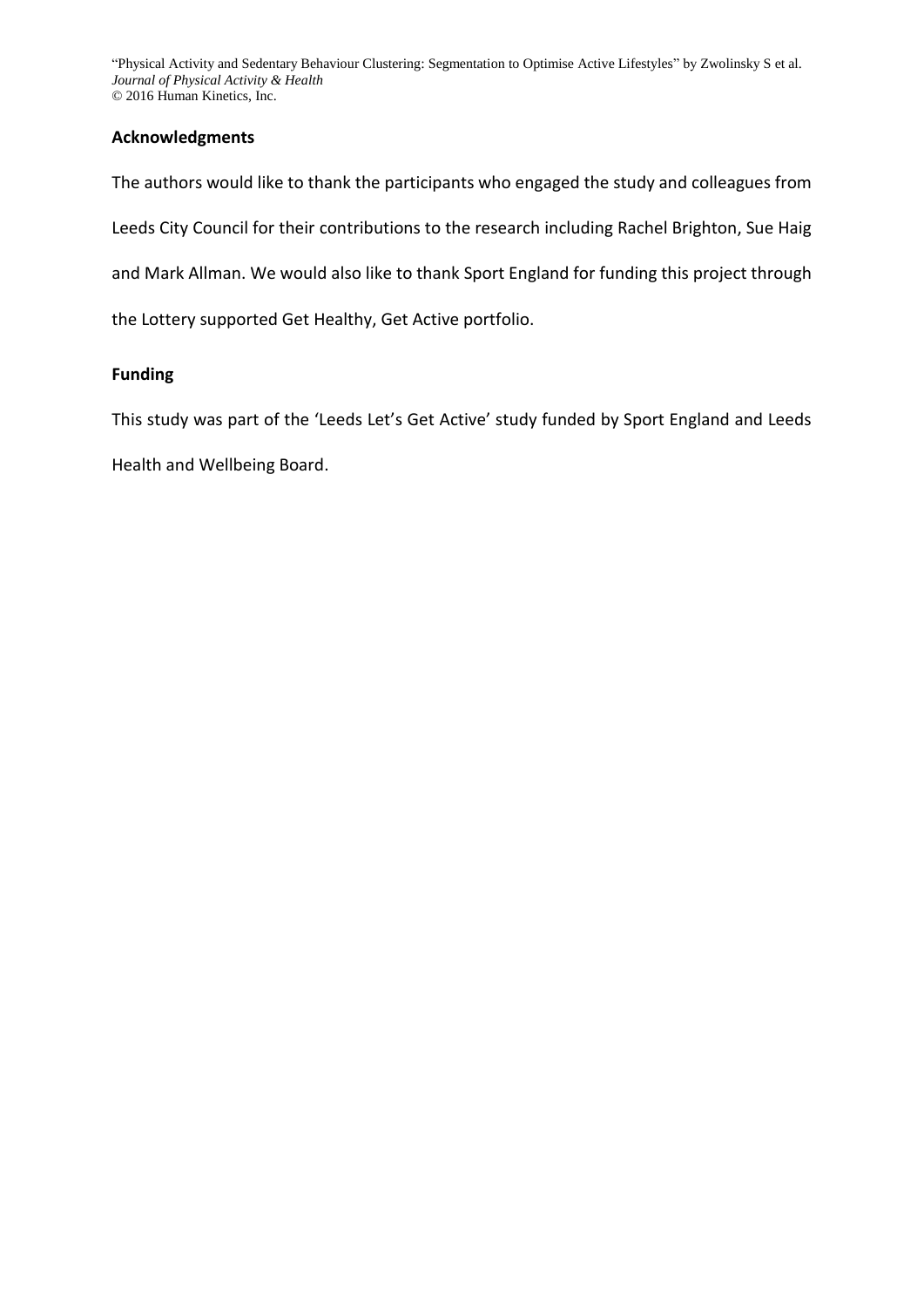# **REFERENCES**

- <span id="page-18-0"></span>1. Franklin B. Health implications of low cardiorespiratory fitness, too little exercise, and too much sitting time: changing paradigms and perceptions. *Am J Health Promot*. 2011;24(4):exiexv.
- <span id="page-18-1"></span>2. Owen N, Bauman A, Brown W. Too much sitting: a novel and important predictor of chronic disease risk? *Br J Sports Med*. 2009;43(2):81-3.
- <span id="page-18-4"></span>3. Owen N, Sugiyama T, Eakin EE, Gardiner PA, Tremblay MS, Sallis JF. Adults' sedentary behavior determinants and interventions. *Am J Prev Med*. 2011;41(2):189-96.
- 4. Katzmarzyk PT, Church TS, Craig CL, Bouchard C. Sitting time and mortality from all causes, cardiovascular disease, and cancer. *Med Sci Sports Exerc*. 2009;41(5):998-1005.
- <span id="page-18-9"></span>5. Tremblay MS, Colley RC, Saunders TJ, Healy GN, Owen N. Physiological and health implications of a sedentary lifestyle. *Appl Physiol Nutr Metab*. 2010;35(6):725-40.
- <span id="page-18-2"></span>6. Department of Health. Start Active, Stay Active: A report on physical activity for health from the four home countries" Chief Medical Officers. London: Department of Health; 2011.
- 7. Matthews CE, Chen KY, Freedson PS, et al. Amount of time spent in sedentary behaviors in the United States, 2003-2004. *Am J Epidemiol*. 2008;167(7):875-81.
- <span id="page-18-12"></span>8. Joint Health Surveys Unit. Health Survey for England 2008: Physical Activity and Fitness. The Information Centre: Leeds; 2010.
- <span id="page-18-3"></span>9. Ford ES, Caspersen CJ. Sedentary behaviour and cardiovascular disease: a review of prospective studies. *Int J Epidemiol*. 2012;41(5):1338-53.
- <span id="page-18-10"></span>10. Mansoubi M, Pearson N, Biddle SJ, Clemes S. The relationship between sedentary behaviour and physical activity in adults: a systematic review. *Prev Med*. 2014;69:28-35.
- <span id="page-18-11"></span>11. Bauman A, Ainsworth BE, Sallis JF, et al. The descriptive epidemiology of sitting. A 20-country comparison using the International Physical Activity Questionnaire (IPAQ). *Am J Prev Med*. 2011;41(2):228-35.
- 12. Bouchard C, Blair SN, Katzmarzyk PT. Less Sitting, More Physical Activity, or Higher Fitness? *Mayo Clin Proc*. 2015.
- <span id="page-18-5"></span>13. Sedentary Behaviour Research Network. Letter to the Editor: standardized use of the terms "sedentary" and "sedentary behaviours". *Applied Physiology, Nutrition and Metabolism*. 2012;37:540-2.
- <span id="page-18-6"></span>14. Chastin SF, Granat MH. Methods for objective measure, quantification and analysis of sedentary behaviour and inactivity. *Gait Posture*. 2010;31(1):82-6.
- <span id="page-18-7"></span>15. Hamilton MT, Hamilton DG, Zderic TW. Role of low energy expenditure and sitting in obesity, metabolic syndrome, type 2 diabetes, and cardiovascular disease. *Diabetes*. 2007;56(11):2655-67.
- <span id="page-18-8"></span>16. Thorp AA, Kingwell BA, English C, et al. Alternating Sitting and Standing Increases the Workplace Energy Expenditure of Overweight Adults. *J Phys Act Health*. 2015.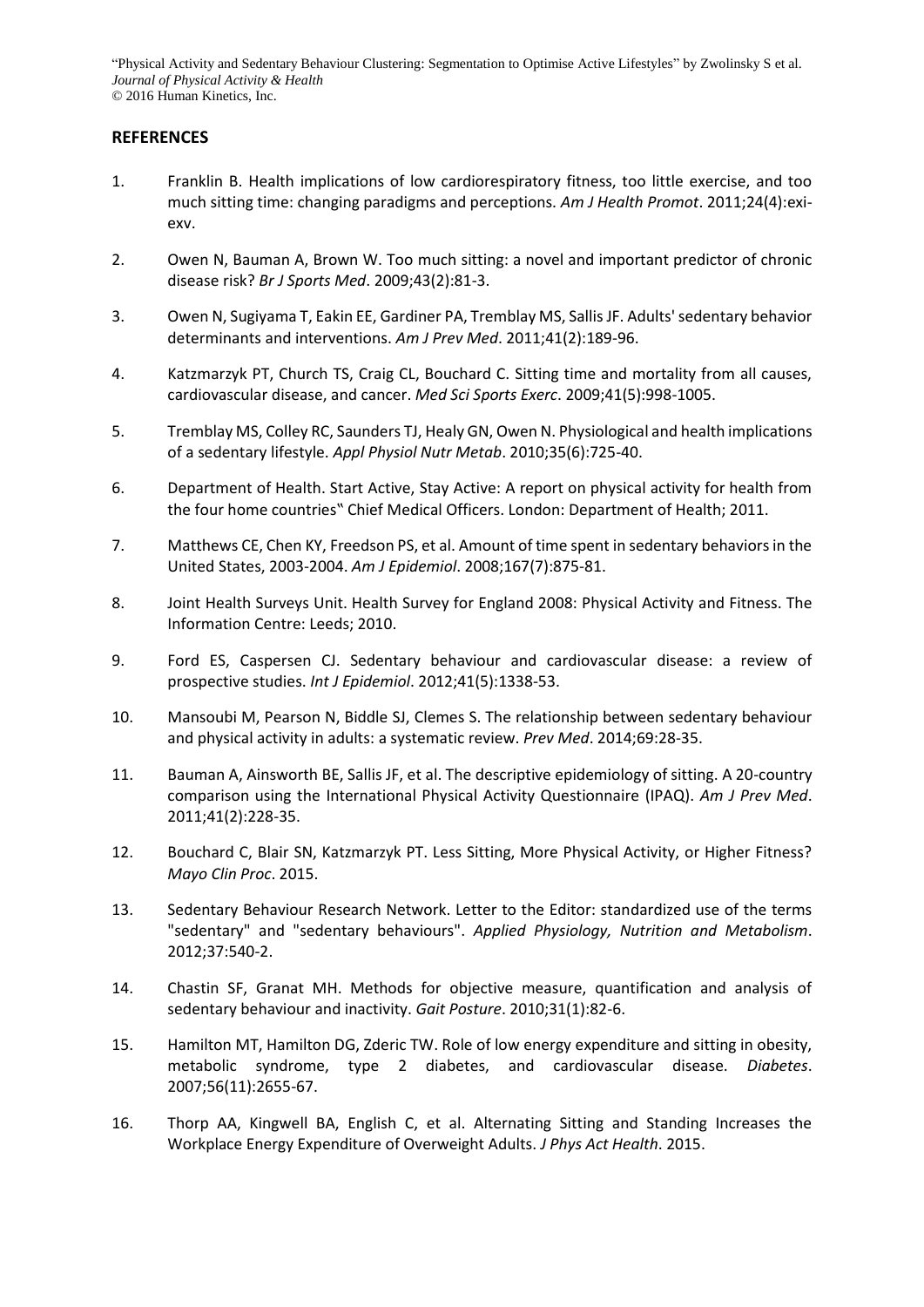- <span id="page-19-0"></span>17. Edwardson CL, Gorely T, Davies MJ, et al. Association of sedentary behaviour with metabolic syndrome: a meta-analysis. *PLoS One*. 2012;7(4):e34916.
- <span id="page-19-1"></span>18. Proper KI, Singh AS, van Mechelen W, Chinapaw MJ. Sedentary behaviors and health outcomes among adults: a systematic review of prospective studies. *Am J Prev Med*. 2011;40(2):174-82.
- 19. Wilmot EG, Edwardson CL, Achana FA, et al. Sedentary time in adults and the association with diabetes, cardiovascular disease and death: systematic review and meta-analysis. *Diabetologia*. 2012;55(11):2895-905.
- 20. van Uffelen JG, Wong J, Chau JY, et al. Occupational sitting and health risks: a systematic review. *Am J Prev Med*. 2010;39(4):379-88.
- <span id="page-19-2"></span>21. Healy GN, Matthews CE, Dunstan DW, Winkler EA, Owen N. Sedentary time and cardiometabolic biomarkers in US adults: NHANES 2003-06. *Eur Heart J*. 2011;32(5):590-7.
- <span id="page-19-3"></span>22. Healy GN, Dunstan DW, Salmon J, Shaw JE, Zimmet PZ, Owen N. Television time and continuous metabolic risk in physically active adults. *Med Sci Sports Exerc*. 2008;40(4):639-45.
- <span id="page-19-4"></span>23. Zwolinsky S, Pringle A, Daly-Smith A, McKenna J, Robertson S, White A. Associations between daily sitting time and the combinations of lifestyle risk factors in men. *Journal of Men's Health*. 2012;9(4):261-7.
- <span id="page-19-5"></span>24. Chau JY, Grunseit AC, Chey T, et al. Daily sitting time and all-cause mortality: a meta-analysis. *PLoS One*. 2013;8(11):e80000.
- 25. Dunstan DW, Barr EL, Healy GN, et al. Television viewing time and mortality: the Australian Diabetes, Obesity and Lifestyle Study (AusDiab). *Circulation*. 2010;121(3):384-91.
- <span id="page-19-8"></span>26. Patel AV, Bernstein L, Deka A, et al. Leisure time spent sitting in relation to total mortality in a prospective cohort of US adults. *Am J Epidemiol*. 2010;172(4):419-29.
- <span id="page-19-6"></span>27. Kim H, Iwasaki K, Miyake T, Shiozawa T, Nozaki S, Yajima K. Changes in bone turnover markers during 14-day 6 degrees head-down bed rest. *J Bone Miner Metab*. 2003;21(5):311-5.
- <span id="page-19-7"></span>28. Smith SM, Davis-Street JE, Fesperman JV, et al. Evaluation of treadmill exercise in a lower body negative pressure chamber as a countermeasure for weightlessness-induced bone loss: a bed rest study with identical twins. *J Bone Miner Res*. 2003;18(12):2223-30.
- <span id="page-19-9"></span>29. Hu FB, Li TY, Colditz GA, Willett WC, Manson JE. Television watching and other sedentary behaviors in relation to risk of obesity and type 2 diabetes mellitus in women. *Jama*. 2003;289(14):1785-91.
- <span id="page-19-10"></span>30. Biddle SJ. Fit or sit? Is there a psychology of sedentary behaviour? *Sport & Exercise Psychology Review*. 2011;7(2):5-10.
- <span id="page-19-11"></span>31. Puig-Ribera A, Martinez-Lemos I, Gine-Garriga M, et al. Self-reported sitting time and physical activity: interactive associations with mental well-being and productivity in office employees. *BMC Public Health*. 2015;15:72.
- <span id="page-19-12"></span>32. Martin A, Fitzsimons C, Jepson R, et al. Interventions with potential to reduce sedentary time in adults: systematic review and meta-analysis. *Br J Sports Med*. 2015.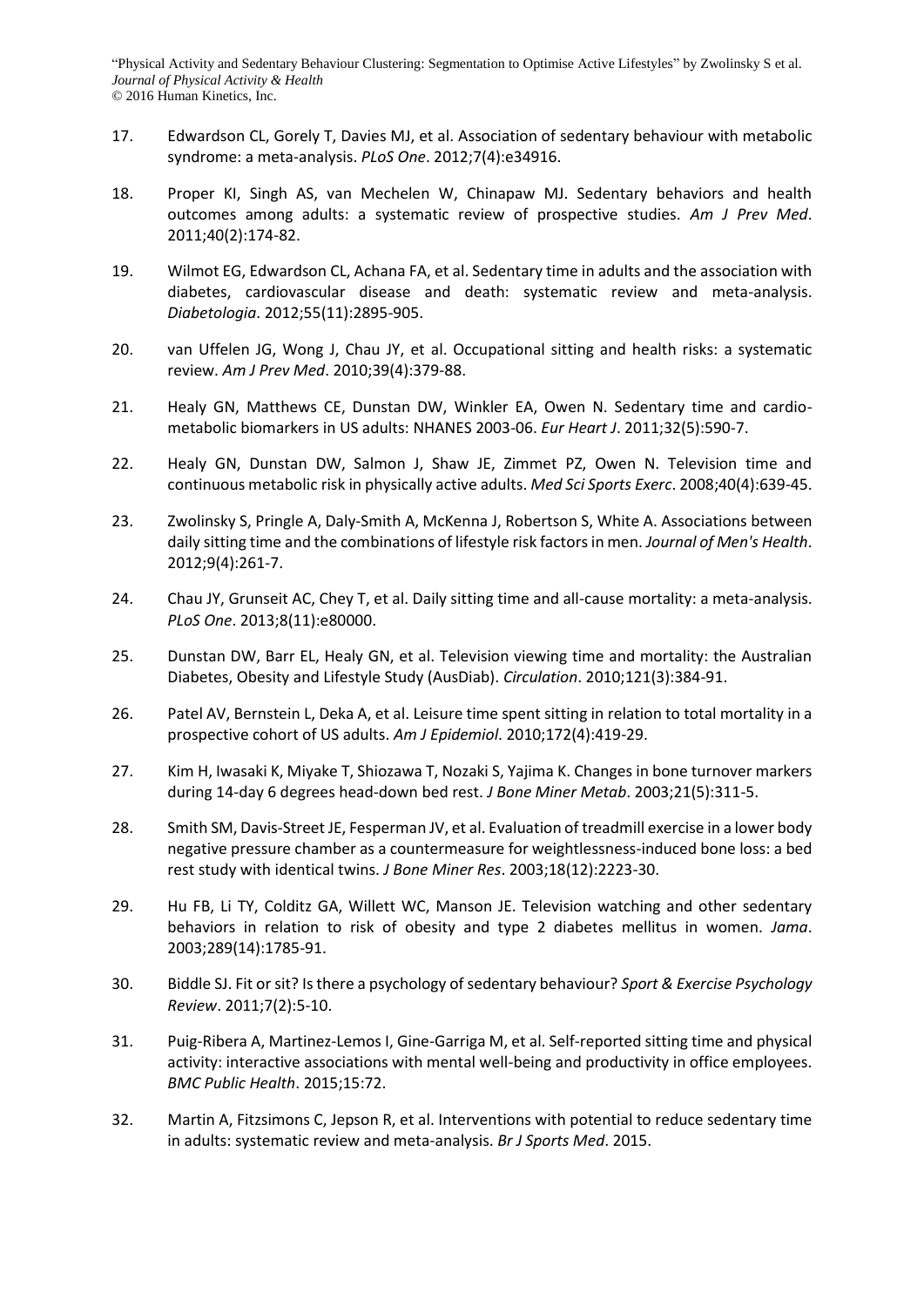- <span id="page-20-0"></span>33. Biddle SJ, Marshall SJ, Gorely T, Cameron N. Temporal and environmental patterns of sedentary and active behaviors during adolescents' leisure time. *Int J Behav Med*. 2009;16(3):278-86.
- <span id="page-20-1"></span>34. Mutz D, Roberts C, Vuuren C. Reconsidering the displacement hypothesis: televisions influence on childrens time use. *Communication Research*. 1993;20:51-75.
- <span id="page-20-2"></span>35. Healy GN, Dunstan DW, Salmon J, et al. Objectively measured light-intensity physical activity is independently associated with 2-h plasma glucose. *Diabetes Care*. 2007;30(6):1384-9.
- <span id="page-20-15"></span>36. Dunstan DW, Kingwell BA, Larsen R, et al. Breaking up prolonged sitting reduces postprandial glucose and insulin responses. *Diabetes Care*. 2012;35(5):976-83.
- 37. Carson V, Ridgers ND, Howard BJ, et al. Light-intensity physical activity and cardiometabolic biomarkers in US adolescents. *PLoS One*. 2013;8(8):e71417.
- <span id="page-20-3"></span>38. Pearson N, Braithwaite RE, Biddle SJ, van Sluijs EM, Atkin AJ. Associations between sedentary behaviour and physical activity in children and adolescents: a meta-analysis. *Obes Rev*. 2014;15(8):666-75.
- <span id="page-20-4"></span>39. National Institute for Health and Care Excellence. Behaviour change: individual approaches. London: National Institute for Health and Care Excellence,; 2014.
- <span id="page-20-5"></span>40. Bowles HR. Measurement of active and sedentary behaviors: closing the gaps in self-report methods. *J Phys Act Health*. 2012;9 Suppl 1:S1-4.
- <span id="page-20-6"></span>41. Zwolinsky S, McKenna J, Pringle A, Widdop P, Griffiths C. Physical activity assessment for public health: efficacious use of the single-item measure. *Public Health*. 2015;129(12):1630-6.
- <span id="page-20-7"></span>42. McLennan D, Barnes H, Noble M, Davies J, Garratt E. The English Indices of Deprivation 2010. In: Department for Communities and Local Government, ed. London2011.
- <span id="page-20-8"></span>43. The English indices of deprivation 2010. Statistical release, 2011. at https:/[/www.gov.uk/government/uploads/system/uploads/attachment\\_data/file/6871/187](http://www.gov.uk/government/uploads/system/uploads/attachment_data/file/6871/1871208.pdf.) [1208.pdf.\)](http://www.gov.uk/government/uploads/system/uploads/attachment_data/file/6871/1871208.pdf.)
- <span id="page-20-9"></span>44. Craig CL, Marshall AL, Sjostrom M, et al. International physical activity questionnaire: 12 country reliability and validity. *Med Sci Sports Exerc*. 2003;35(8):1381-95.
- <span id="page-20-10"></span>45. Grimm EK, Swartz AM, Hart T, Miller NE, Strath SJ. Comparison of the IPAQ-Short Form and accelerometry predictions of physical activity in older adults. *J Aging Phys Act*. 2012;20(1):64- 79.
- <span id="page-20-11"></span>46. IPAQ Research Committee. Guidelines for Data Processing and Analysis of the International Physical Activity Questionnaire (IPAQ) – Short and Long Forms. In: International Physical Activity Questionnaire, ed.2005.
- <span id="page-20-12"></span>47. Chastin SF, Culhane B, Dall PM. Comparison of self-reported measure of sitting time (IPAQ) with objective measurement (activPAL). *Physiol Meas*. 2014;35(11):2319-28.
- <span id="page-20-13"></span>48. Hofstetter H, Dusseldorp E, van Empelen P, Paulussen TW. A primer on the use of cluster analysis or factor analysis to assess co-occurrence of risk behaviors. *Prev Med*. 2014;67:141- 6.
- <span id="page-20-14"></span>49. Schwarz G. Estimating the Dimension of a Model. *The Annals of Statistics*. 1978;6(2):461-4.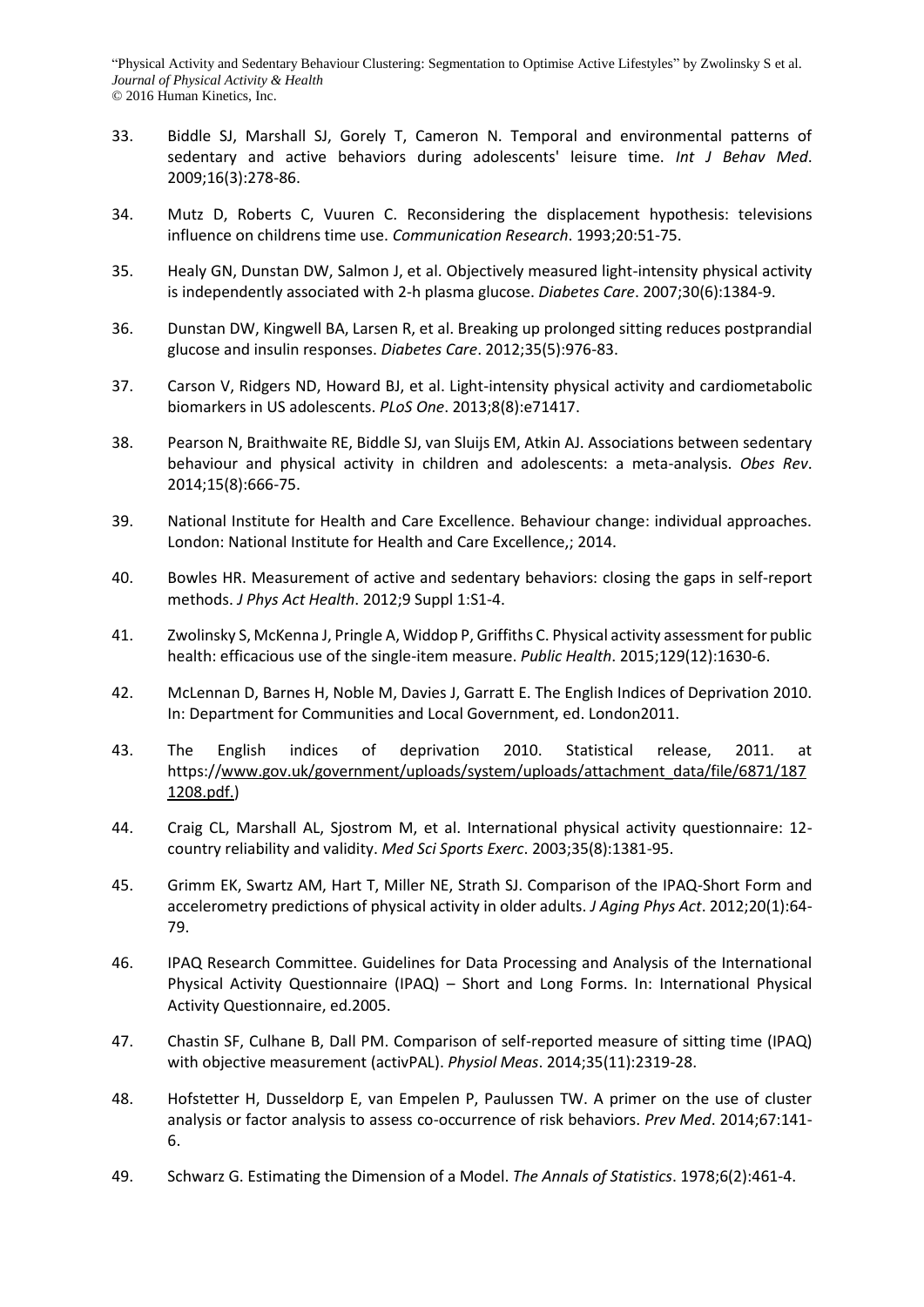- <span id="page-21-0"></span>50. Yates T, Khunti K, Wilmot EG, et al. Self-reported sitting time and markers of inflammation, insulin resistance, and adiposity. *Am J Prev Med*. 2012;42(1):1-7.
- <span id="page-21-1"></span>51. Stephens BR, Granados K, Zderic TW, Hamilton MT, Braun B. Effects of 1 day of inactivity on insulin action in healthy men and women: interaction with energy intake. *Metabolism*. 2011;60(7):941-9.
- <span id="page-21-2"></span>52. Ford E, Greenlund K, Hong Y. Ideal cardiovascular health and mortality from all causes and diseases of the circulatory system among adults in the United States. *Circulation*. 2012;125(8):987-95.
- <span id="page-21-3"></span>53. Ekelund U, Ward HA, Norat T, et al. Physical activity and all-cause mortality across levels of overall and abdominal adiposity in European men and women: the European Prospective Investigation into Cancer and Nutrition Study (EPIC). *Am J Clin Nutr*. 2015;101(3):613-21.
- <span id="page-21-4"></span>54. Lee IM, Shiroma EJ, Lobelo F, Puska P, Blair SN, Katzmarzyk PT. Effect of physical inactivity on major non-communicable diseases worldwide: an analysis of burden of disease and life expectancy. *Lancet*. 2012;380(9838):219-29.
- <span id="page-21-5"></span>55. Rose G. Sick individuals and sick populations. *Int J Epidemiol*. 2001;30(3):427-32; discussion 33-4.
- <span id="page-21-6"></span>56. Pronk NP, Peek CJ, Goldstein MG. Addressing multiple behavioral risk factors in primary care. A synthesis of current knowledge and stakeholder dialogue sessions. *Am J Prev Med*. 2004;27(2 Suppl):4-17.
- <span id="page-21-7"></span>57. Adams SA, Matthews CE, Ebbeling CB, et al. The effect of social desirability and social approval on self-reports of physical activity. *Am J Epidemiol*. 2005;161(4):389-98.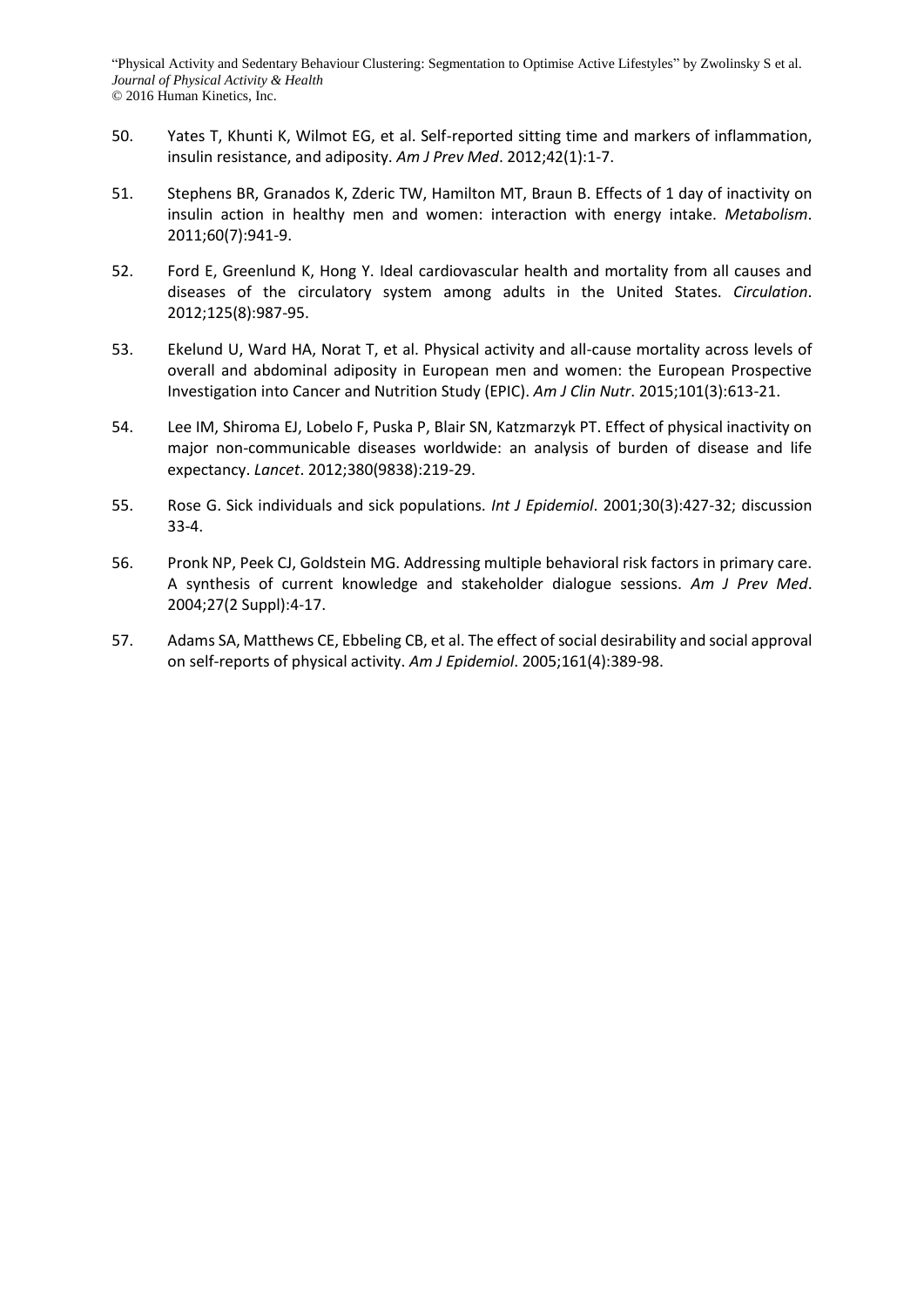

**Figure 1**: Sitting time and activity category combinations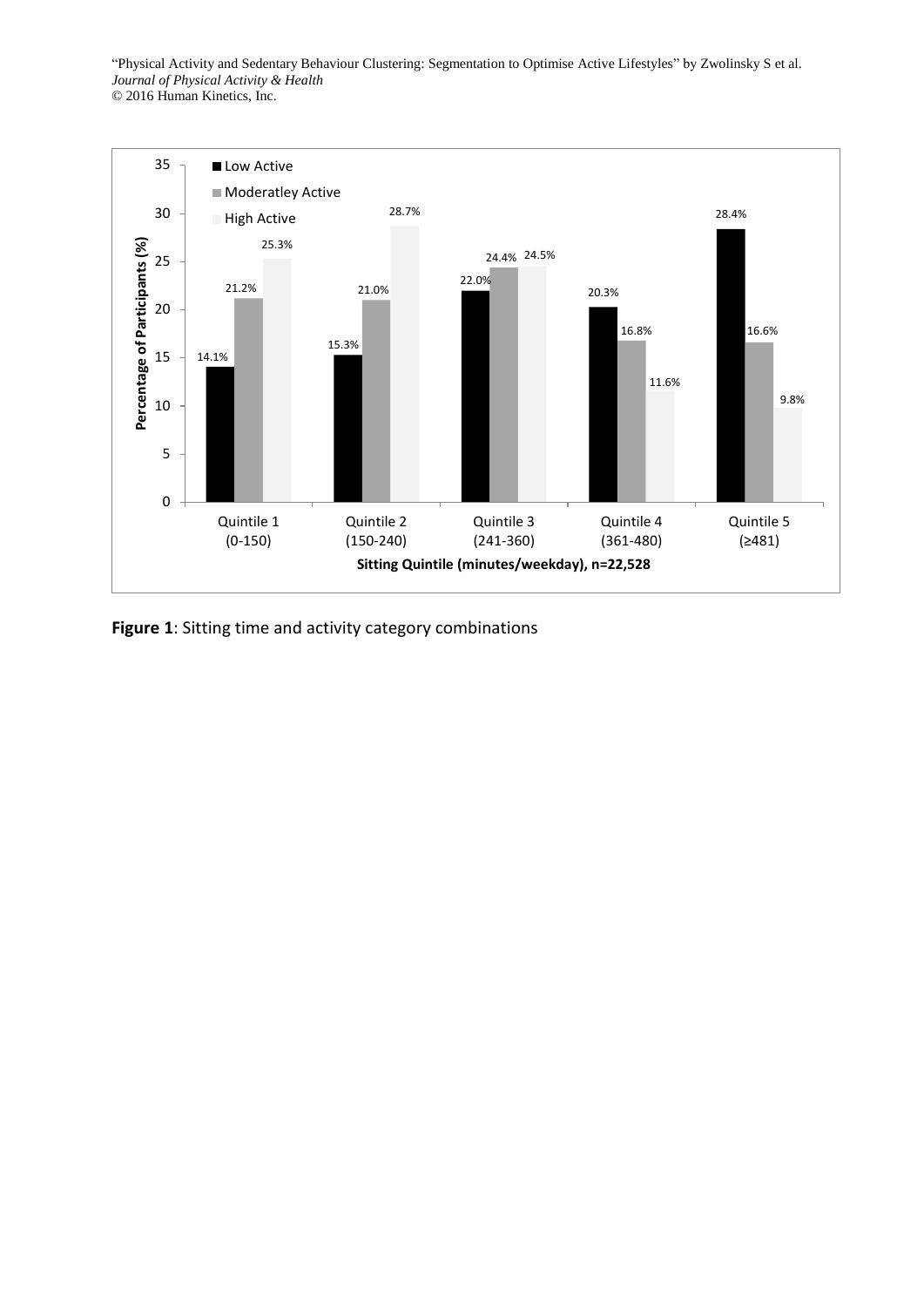|                           |                             | % Participants (n) |  |  |  |  |
|---------------------------|-----------------------------|--------------------|--|--|--|--|
| <b>Socio Demographics</b> |                             |                    |  |  |  |  |
| Gender (n=22,813)         | Male                        | 36.8 (8,408)       |  |  |  |  |
|                           | Female                      | 63.1 (14,405)      |  |  |  |  |
|                           |                             |                    |  |  |  |  |
| Age (n=22,836)            | 16-25                       | 20.6 (4,700)       |  |  |  |  |
|                           | $26 - 35$                   | 27.4 (6,250)       |  |  |  |  |
|                           | 36-45                       | 22.7 (5,178)       |  |  |  |  |
|                           | 46-55                       | 13.3 (3,037)       |  |  |  |  |
|                           | 56-56                       | 9.5(2,179)         |  |  |  |  |
|                           | 66-75                       | 5.5(1,253)         |  |  |  |  |
|                           | $76+$                       | 1.0(239)           |  |  |  |  |
|                           |                             |                    |  |  |  |  |
| IMD Deciles (n=22,463)    | 1 -< 6.85 (Least Deprived)  | 10.1 (2,258)       |  |  |  |  |
|                           | 2 - 6.85 to 9.72            | 10.1 (2,273)       |  |  |  |  |
|                           | 3 - 9.73 to 12.62           | 10.3 (2,320)       |  |  |  |  |
|                           | 4 - 12.63 to 16.44          | 10.6 (2,386)       |  |  |  |  |
|                           | 5 - 16.45 to 20.64          | 9.9(2,227)         |  |  |  |  |
|                           | 6 - 20.65 to 26.97          | 10.1 (2,265)       |  |  |  |  |
|                           | 7 - 26.98 to 34.56          | 9.9(2,218)         |  |  |  |  |
|                           | 8 - 34.57 to 45.88          | 9.8(2,203)         |  |  |  |  |
|                           | 9 - 45.89 to 52.52          | 9.7(2,182)         |  |  |  |  |
|                           | 10 - >52.52 (Most Deprived) | 9.5(2,131)         |  |  |  |  |

# **Table 1**: Socio demographic characteristics of participants

Note: IMD = Indices of Multiple Deprivation,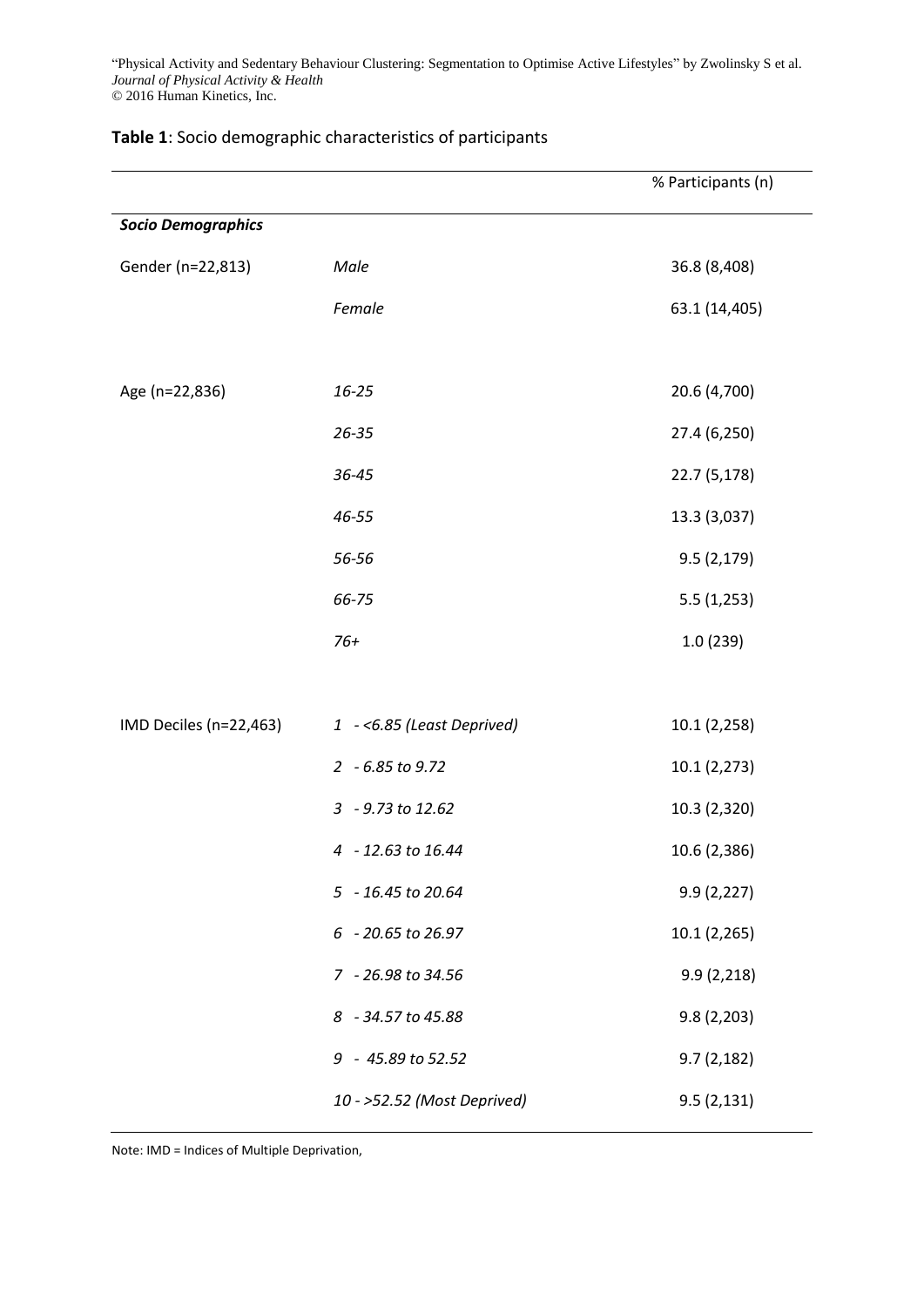## **Table 2**: Cluster characteristics

|                          | Cluster 1           | <b>Cluster 2</b>     | <b>Cluster 3</b>    |
|--------------------------|---------------------|----------------------|---------------------|
|                          | Ambulatory & Active | Moderation           | Sedentary & Low     |
|                          | $(n=6, 254, 27.7%)$ | $(n=10,028, 44.4\%)$ | Active              |
|                          |                     |                      | $(n=6, 286, 27.9%)$ |
| <b>Sitting Quintile</b>  | Quintile 2 (151-240 | Quintile 3 (241-360  | Quintile 5 (481+    |
|                          | Minutes/Weekday)    | Minutes/Weekday)     | Minutes/Weekday)    |
| <b>Total Vigorous</b>    | 2,400               | 460                  | 24                  |
| <b>Activity</b>          | $MET.min.wk-1$      | $MET.min.wk-1$       | $MET.min.wk-1$      |
|                          |                     |                      |                     |
| <b>Total Moderate</b>    | 1,371               | 284                  | 32                  |
| <b>Activity</b>          | $MET.min.wk-1$      | $MET.min.wk-1$       | $MET.min.wk-1$      |
|                          |                     |                      |                     |
| <b>Total Walking</b>     | 2,104               | 852                  | 168                 |
| <b>Activity</b>          | $MET.min.wk-1$      | $MET.min.wk-1$       | $MET.min.wk-1$      |
|                          |                     |                      |                     |
| <b>Physical Activity</b> | High                | Moderate             | Low                 |
| Category                 |                     |                      |                     |